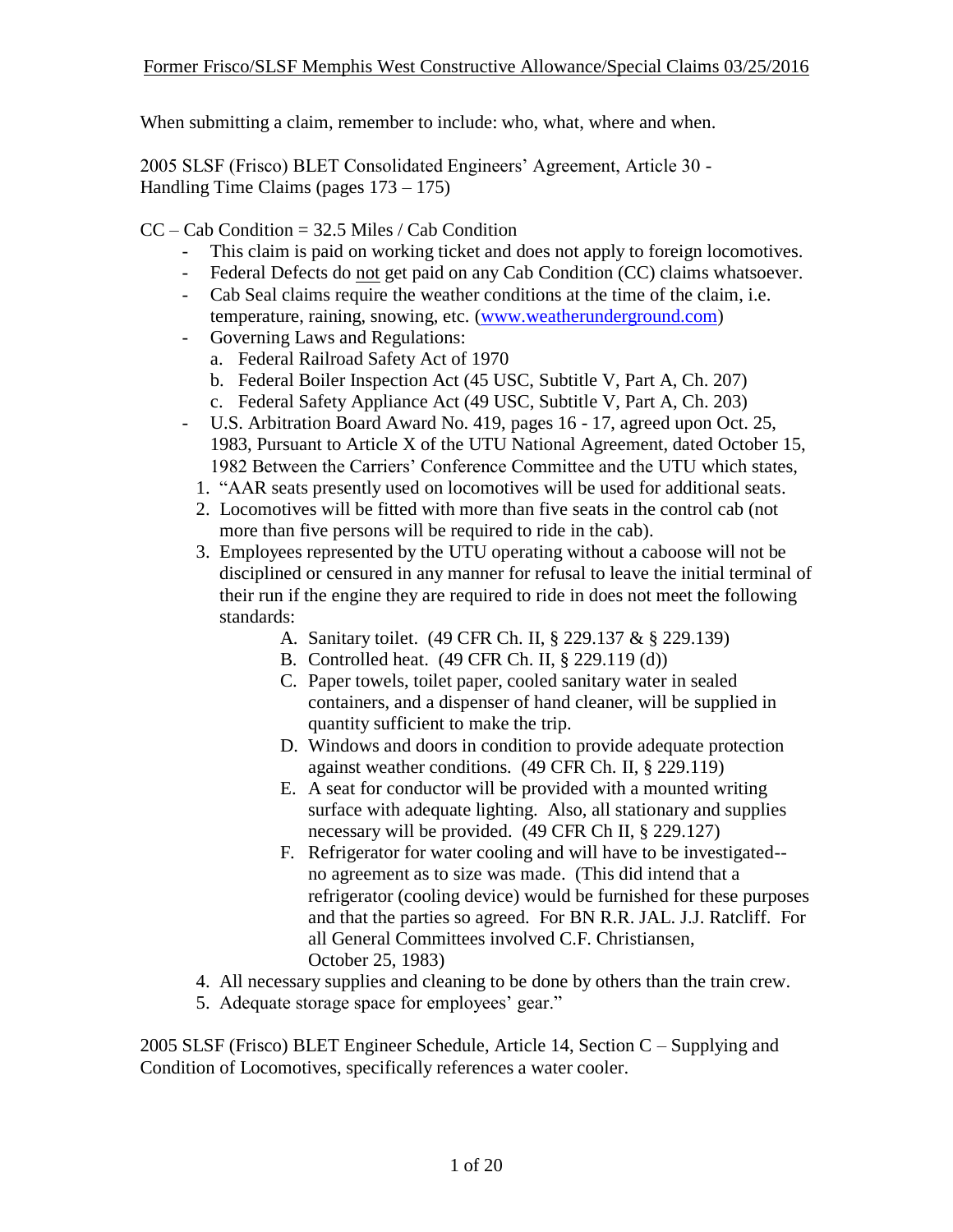$CC - Cab Condition = 32.5$  Miles (2 Hour Payment) / Cab Condition (Continued)

2005 SLSF (Frisco) Consolidated Engineers' Agreement, Article 14, Section C, Part (1), page 87 - Supplying and Condition of Locomotives which states, "All locomotives will be equipped with cold sanitary drinking water, the year around, from a type of drinking water cooler that is agreed upon by the Carrier and the General Committee."

2005 SLSF (Frisco) Consolidated Engineers' Agreement, Article 14, Section D, Part (1), page 87 - Dispatchment of Locomotives which states, "A locomotive will not be dispatched in road service from engine maintenance facilities where maintenance personnel are readily available, and an engineer will not be required to operate the locomotive pending corrective action, if the engineer registers a timely complaint with supervision with respect to the controlling unit of the consist that is determined on investigation to be valid concerning:"

- 1. "The existence of a federal defect, as defined by the Federal Railroad Administration with respect to the following matters:"
	- a. Exhaust gases (ventilation) (49 CFR Ch. II, § 229.43)
	- b. Cab lights (49 CFR Ch II, § 229.127)
	- c. Locomotive cab noise (49 CFR Ch. II, § 229.121)
	- d. Cabs, floors and passageways (footing) (cab seats) (vision) (heat)
- 2. "Other conditions as follows:
	- a. Lack of clean, sanitary toilet (49 CFR Ch. II, § 229.137 & § 229.139 - Sanitation)
	- b. Lack of adequate cooled, potable water
	- c. Lack of adequate toilet paper or hand towels" (49 CFR § 229.137)
- Call CCR/VTR: (800) 327-3230 -or- (817) 593-7670, Option 2
	- 1. Water Cooler SLSF BLET Water Cooler LOU, 11/17/2014.
	- 2. Desk
	- 3. Light (49 CFR Ch II, § 229.127)
	- 4. Cab Seals (49 CFR Ch II, § 229.43 Exhaust and battery gases)
	- 5. Toilet (49 CFR Ch. II, § 229.137 & § 229.139 Sanitation)
	- 0. Other Disqualifies a locomotive from lead use. (49 CFR Ch. II, Part 229)
- Information for BNSF TYE Compensation Systems includes the following:
	- 1. Unit ID & Number = Lead locomotive number claiming the CC
	- 2. Unit Defect = Weather-stripping, Water Cooler, Desk, Light, etc.
	- 3. Boarding Time = Specify the time you boarded your locomotive
	- 4. Time Reported = Specify the time you reported the cab defect
	- 5. Time Departed = Specify the time you departed on your train
	- 6. Reported To = Specify the person the cab defect was reported
	- 7. Defect Description = Describe the defect in detail.

SLSF (Frisco) BLET Water Cooler Letter of Understanding (LOU), dated 11/17/2014).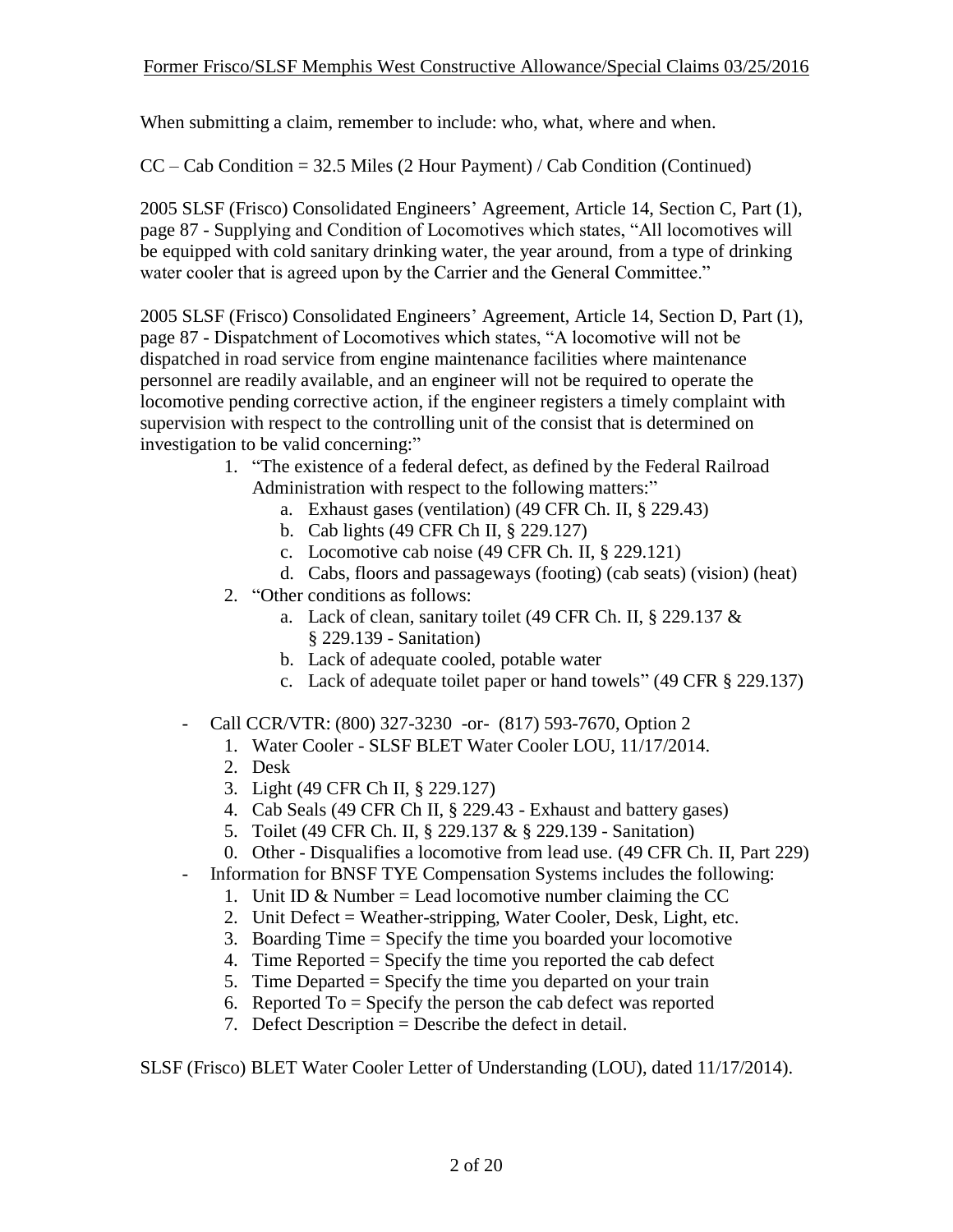$CC - Cab Condition = 32.5$  Miles (2 Hour Payment) / Cab Condition (Continued)

UTU/SMART General Chairman Steve Green amended the Cab Condition (CC) claim on April 14, 2009 via Memorandum of Agreement (MOA) and/or Memorandum of Understanding (MOU) with BNSF Labor Relations pursuant to the conductor and/or brakeman performing an Extended Shove by Hanging-On-the-Side of a Car (HO) claim at Little Rock, Arkansas. With this claim amendment, the claimant is only entitled to either a CC or an HO claim but not both. The only two (2) locations an extended shove is routinely performed at Little Rock, Arkansas by a conductor and/or brakeman are at the Little Rock Port Authority (LRPA) and the Little Rock and Western Railway (LRWN).

FE (Old CA Code 55) – Travel Time = 32.5 Miles / Minimum of Two (2) Hours

- This claim is paid on working ticket.
- UPSP Trackage Rights Implementing Agreement 1B2, Article 3, Section 2, Part B, Page Five (5) which states, "Whether at the beginning or at the conclusion of a tour of duty Memphis-based crews transported from Pine Bluff to Little Rock shall be paid time consumed in being transported calculated from time relieved (Train comes to rest) on a minute basis at the basic pro rata through freight rate separate and apart from the service of the trip with a minimum of two (2) hours."

 $RO - Run-Off$  Assigned Territory = 130.0 Miles

- For RO, claimant must include a start time, end time, start milepost, end milepost, UPRR dispatcher and/or UPRR yardmaster.
- Include remarks (Further Explain code FE) explain what was done.
- UPSP Trackage Rights Implementing Agreement 1B2, Article 1, Section 3, Part A, Page Two (2) – Page Three (3) which states, "When a Longview crew destined to Little Rock must tie up under the Hours of Service Law at or east of Sheridan Junction the first out Memphis crew at Little Rock may be used to provide relief. When so used, the Memphis crew will be transported to the train and handle it through Little Rock without release and handle the train on to Memphis."
- UPRR North Little Rock Hub Agreement, Article I, Section A, Item #5, page 5 which states, "Pool freight engineers in the North Little Rock/Pine Bluff-Dexter and North Little Rock/Pine Bluff-Memphis pools may not be used to handle their through freight trains, either at the beginning or the end of their trip, from North Little Rock to Pine Bluff or vice versa. Such trackage may only be used by such engineers under the 25-mile zone provisions described below:
	- a. Pool freight engineers described above may receive their train up to twenty-five (25) miles on the far side of the terminal…"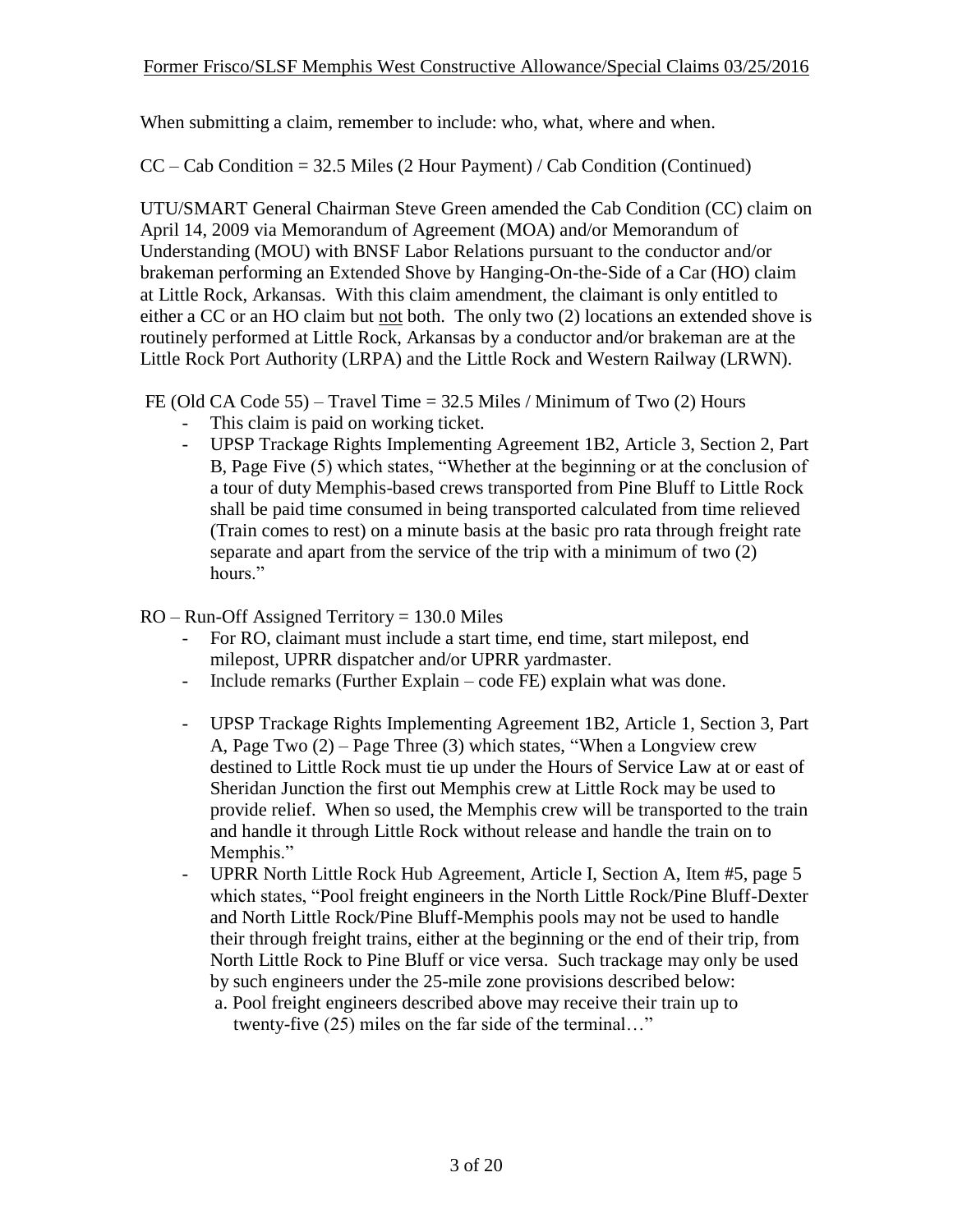RO – Run-Off Assigned Territory = 130.0 Miles (Continued)

- UPRR BLET N. Little Rock Hub Agreement, Article 1, Section A, Item 10 – "The terminal limits of Dexter shall extend between Mile Posts 46.0 and 53.0 on the SSW Illmo Subdivision and to Mile Post 188.0 on the UP Chester Subdivision. Item  $12(b)$  – The westward terminal limits of the consolidated Memphis Terminal are as follows: SSW: Mile Post 4.1 (Memphis Line) UP: Mile Post 375.8 (Memphis Sub) - Frisco (BNSF) General Switching Limits Letter of Understanding 12/22/2011
- Memphis, Tennessee West Limits: 480.2 East Limits: 500.0

WT – Wait Time = 16.25 Miles / Hour; 0.27 Miles / Minute

- Wait Time starts 45 minutes after the wheels stop (45 Minute Grace Period).
- Include miles, location, start time, end time and driver's name.
- Pay starts after 45 minutes of waiting. BN Payroll will deduct the 45 minutes grace period, therefore, claim the total wait time.
- WT Wait Time = 16.25 Miles / Hour; 0.27 Miles / Minute
	- UPSP Trackage Rights Implementing Agreement 1B2, Article 3, Section 2, Part E, Page Six (6) which states, "In the event a crew member requests transportation at the conclusion of a trip under B above (Referring to: UPSP Trackage Rights Implementing Agreement 1B2, Article 3, Section 2, Part B, Page Five (5) - Travel Time), and time waiting for transportation from tie-up until arrival of said transportation exceeds 45 minutes, all time waiting from expiration of 45 minutes until arrival of said transportation shall be paid to the crew member at the pro rata basic through freight rate."
- Y2 Road Crew Performing Yard Work = 130.0 Miles
	- This does not pertain to setting out a bad order car. This does apply to setting out an extra car that does not belong in claimant's train.
	- Do not use code 73 Misc. Agreement Violation. Include start time, end time, start milepost, end milepost and who instructed claimant to set-out extra car.
	- 2005 SLSF (Frisco) Consolidated Engineers' Agreement, Article 6, Section D, page 40 - Road Crews (Amended by 1986 National Agreement, Article VIII) which states, "Road crews may perform the following work in connection with their own trains without additional compensation:

Perform switching within switching limits at times no yard crew is on duty."

- 2005 SLSF (Frisco) Consolidated Engineers' Agreement, Article 11, Part 3, Section H - Incidental Work (Amended by 1986 National Agreement, Article VIII, page 74 - Incidental Work Section I - Road / Yard Work (Amended by 1986 National Agreement, Article VIII and by 1991 National Agreement), Item (1), page 75 - Road Crews which states, "Road crews may perform the following work in connection with their own trains without additional compensation: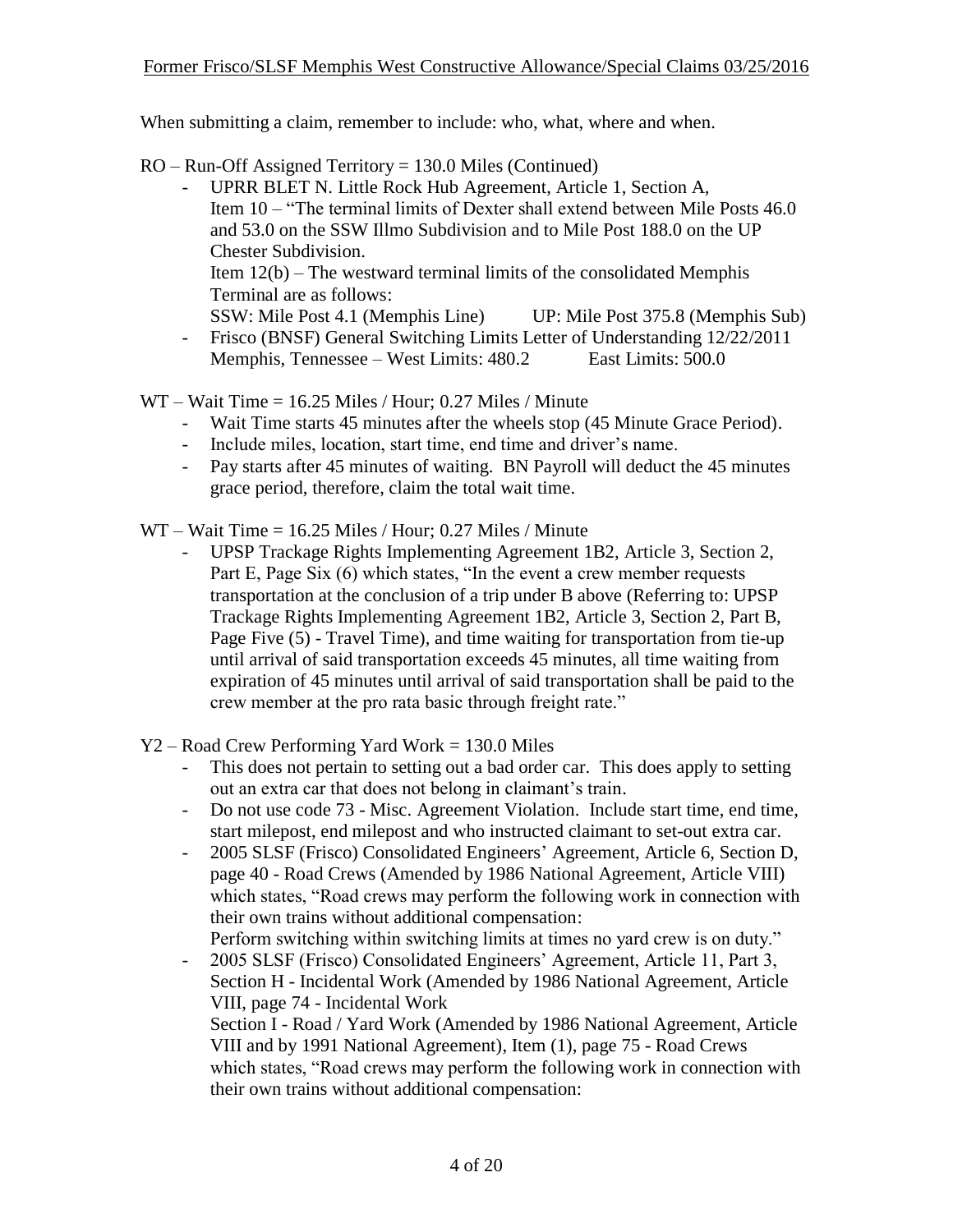- Y2 Road Crew Performing Yard Work = 130.0 Miles (Continued)
	- a. Get or leave their train at any location within the initial terminal and final terminals and handle their own switches. When a crew is required to report for duty or is relieved from duty at a point other than the on and off duty point fixed for that assignment and such point is not within reasonable walking distance of the on and off duty point, transportation will be provided.
	- b. Make up to two straight pick-ups at other location(s) in the initial terminal in addition to picking up the train and up to three straight set-outs at other location(s) in the final terminal in addition to yarding the train; and, in connection therewith, spot, pull, couple, or uncouple cars set out or picked up by them and reset any cars disturbed.

Note: Each of the moves - those previously allowed plus the new ones may be any one of those prescribed by the Presidential Emergency Board: pick-ups, set-outs, getting or leaving the train on multiple tracks, interchanging with foreign railroads, transferring cars within a switching limit, and spotting and pulling cars at industries.

- c. In connection with straight pick-ups and/or set-outs within switching limits at intermediate points where yard crews are on duty, spot, pull, couple or uncouple cars set out or picked up by them and reset any cars disturbed in connection therewith.
- 2005 SLSF (Frisco) Consolidated Engineers' Agreement, Article 11, Part 3, Section I - Road / Yard Work (Amended by 1986 National Agreement, Article VIII and by 1991 National Agreement), Item (1), page 75 - Road Crews which states, "Road crews may perform the following work in connection with their own trains without additional compensation:
	- d. Perform switching within switching limits at times no yard crew is on duty. On carriers which the provisions of Section 1 of Article V of the June 25, 1964 Agreement are applicable, time consumed in switching under this provision shall continue to be counted as switching time. Switching allowances, where applicable, under Article V, Section 7 of the June 25, 1964 Agreement or under individual railroad agreements, payable to road crews, shall continue with respect to employees whose seniority in engine or train service precedes the date of this Agreement and such allowances are not subject to general or other wage increases.
	- e. At locations outside of switching limits there shall be no restrictions on holding onto cars in making set-outs or pick-ups, including coupling or shoving cars disturbed in making set-outs or pick-ups."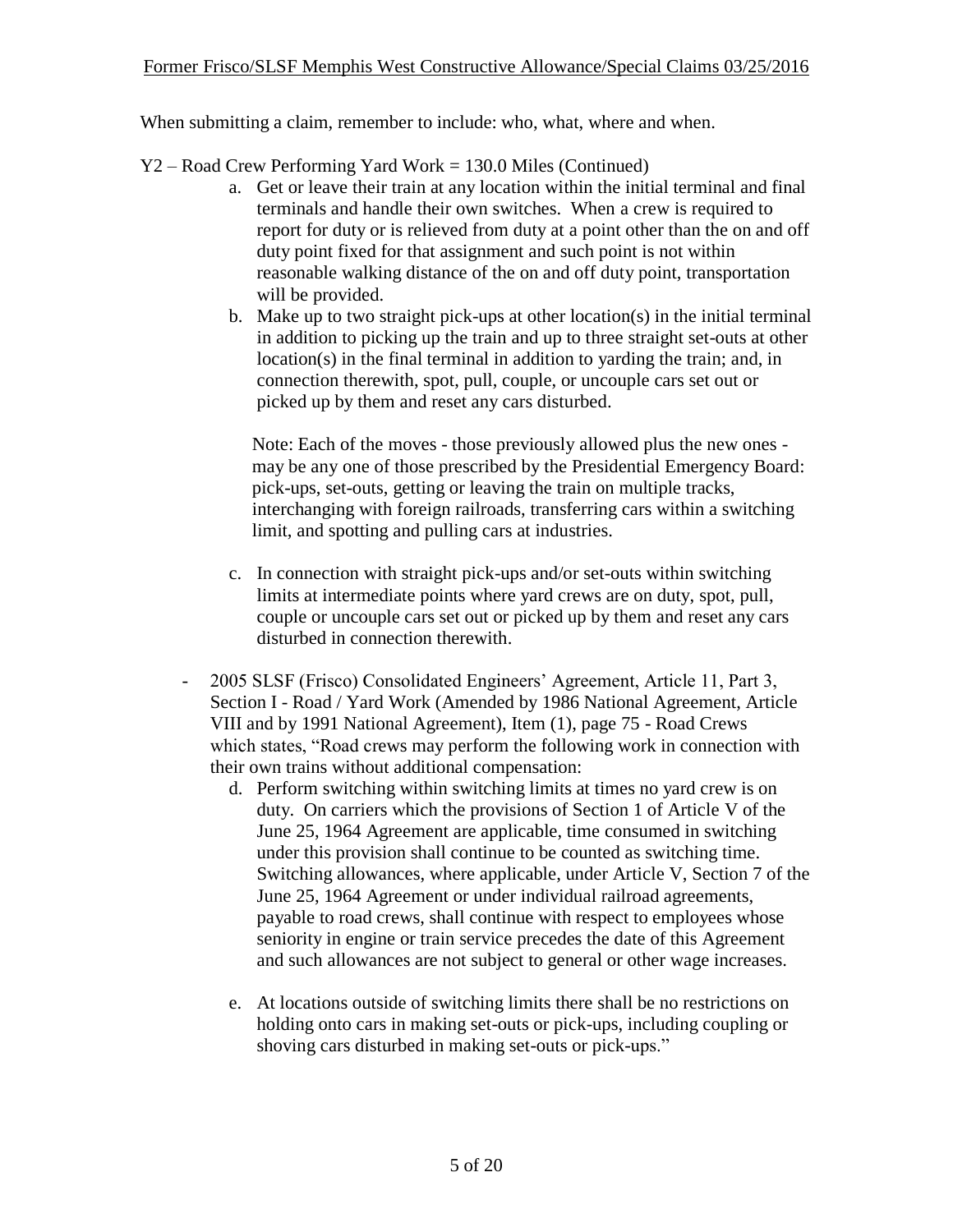- 73 Miscellaneous Agreement Violation = 130 Mile Basic Day BLET Only
	- Board Awards Incidental Work Not In Connection With Train or Assignment Example: L-GFC5521/Pine Bluff Local Engineer instructed to perform Class I – Initial Terminal Air Brake Test on another train at Pine Bluff or Little Rock such as a Unit Military Train, Unit Pipe Train or Unit Tie Train. The following list of awards treats this matter: First Division-Award No. 24856, PLB 3882-Award 194, PLB 4069-Award 44, PLB 4975-Award 34, PLB 5392-Award 38, PLB 5400-Award 22, PLB 5658-Award 61, PLB 5907-Award 4, PLB 5912-Award 125, SBA 910-Award 365, SBA 910-Award 738 & SBA 5978-Award 18.
- 73 Miscellaneous Agreement Violation = 130.0 Miles Basic Day
	- Inward-Facing Camera (IFC) / Inward-Facing Video Camera Claims

locomotive] until [time stopped operating the locomotive].

All claims should include the following language: Claim of Locomotive Engineer [Claimant's name] for one (1) day's pay at the applicable rate for being required to operate a locomotive that was equipped with an inward-facing camera (IFC) installed and intended to make a video of in-cab crew activity, and thereby being subjected to the creation of such a video record. The locomotive was [locomotive identification] and I was required to operate said locomotive on [date of claim], from [time started operating the

This claim is founded on the fact that there is no basis whatsoever in the governing Collective Bargaining Agreement (CBA) upon which the Carrier may rely as a right or a justification for the installation of inward-facing video cameras or for the creation of a video record of a crew's in-cab activities. Further, the installation of such cameras and the creation of such record also cannot be justified on the basis of any express or implied retained managerial right or prerogative, or any established custom or practice.

Finally, the Carrier's improper installation of inward-facing video cameras and creation of a video record each are a violation of Article XVII, Section 3 of the May 19, 1986 Award of Arbitration Board No. 458, which mandates that, before any design and construction changes in locomotives are made which change safety or comfort features of the locomotive, the designated officer of each individual railroad will contact the General Chairman (Chairmen) providing him with the opportunity to furnish the Carrier with his recommendations for full and thoughtful consideration by the Carrier.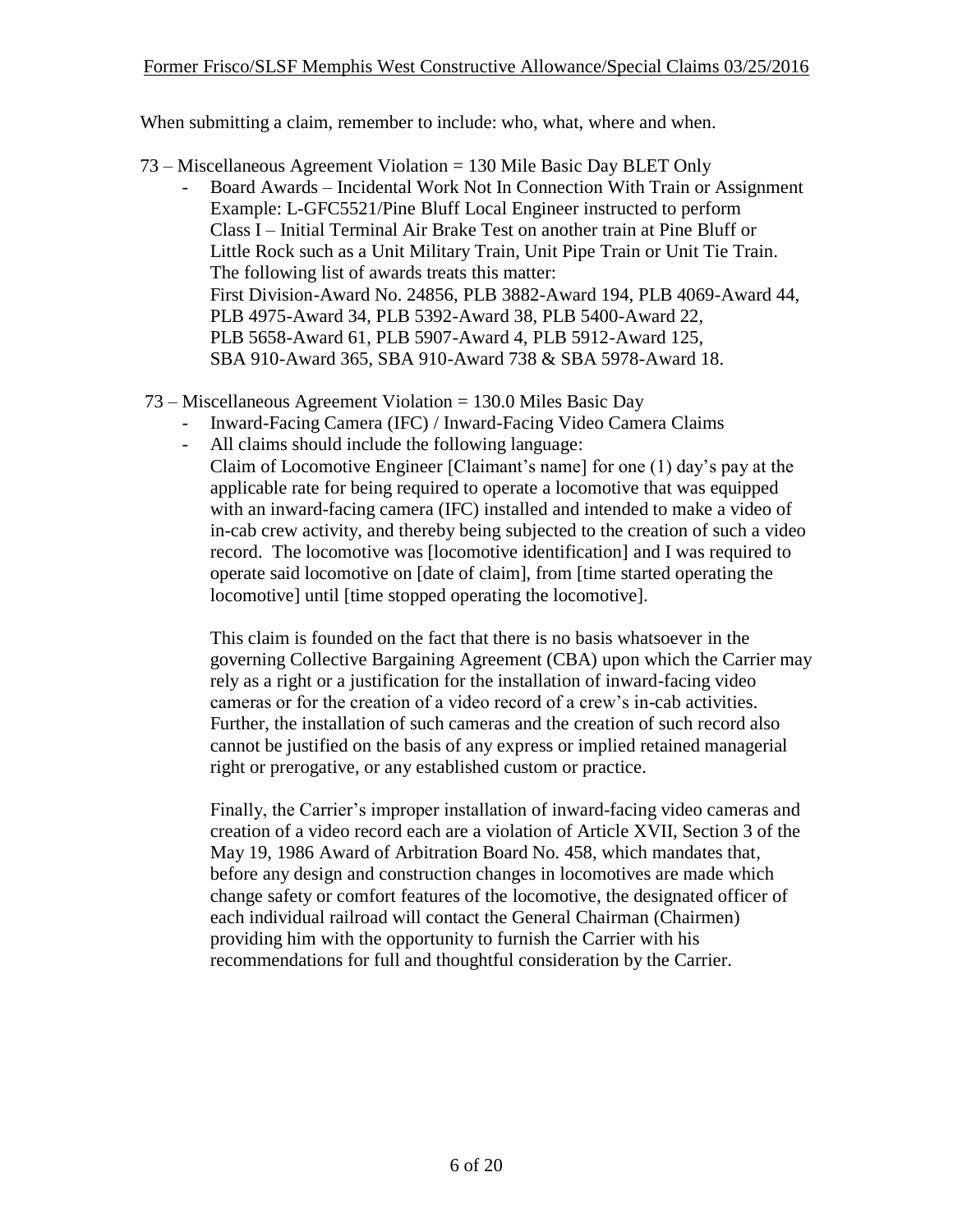- SD Side Trip = 25.0 Base Miles -or- actual mileage if greater than 25 miles.
	- Do not put a time, just a mileage.
	- Claim actual miles out via limo & back by rail if greater than 25 miles.
	- BNSF Trainmaster/RFE, BNSF Spring Terminal Manager or UPRR dispatcher as the person instructing claimant to perform such activity. Include in remarks (Further Explain – code FE) mileposts, dispatcher initials  $\&$  mileage.
	- UPSP Trackage Rights Implementing Agreement 1B2, Article 1, Section 3, Part A, Page Three (3), First Sentence which states, "Memphis crews used in this manner will be paid actual miles transported and run east of Little Rock with a minimum of 25 miles (in addition to regular trip miles)."
- $30$  Held-Away-From-Home Terminal = 16.25 Miles / Hour; 0.27 Miles / Minute
	- UPSP Trackage Rights Implementing Agreement 1B2, Article 3, Section 5, Page Six (6), which states, "Due to the extraordinary efforts by the crews in this operation and certain other considerations which we have discussed, Held Away From Home Terminal payments shall be made on a continuous time basis after the expiration of 16 hours."
- 73 Miscellaneous Agreement Violation = 130.0 Miles Basic Day UTU & BLET
	- Short Turnaround Service (STAS)/Short Turnaround Rule (Frisco/SLSF/BNSF)
	- Dead-On-The-Law (DOL)/Hours of Service Law (HOSL) Relief; there is no dogcatch reference on the former Frisco property of BNSF in either craft.
	- 1978 Frisco Conductors & Brakemen Schedule, Article 30, Sections H & I
	- 2005 Frisco Engineers Consolidated Schedule, Article 5, Section G(4)
	- PLB 5410 Award 74; Neutral, Dr. Twomey (Short Turnaround) 10/29/01
	- The westward terminal limits of the consolidated UP Memphis Terminal are as follows per 1997 BLET UP North Little Rock Hub Agreement: SP/SSW: Mile Post 4.1 (Brinkley Sub) UP: Mile Post 375.8 (Memphis Sub)
	- When to Claim: If you have been to UP Memphis Sub MP 350.8 or further West for HOSL relief of a train, if the total mileage of all HOSL trips is 100 miles or more, or you have been on duty eight (8) hours or more. Examples: A train at East Crawfordsville would be 34.9 highway miles (DH) and 14.2 rail miles (Through Freight Svc) for a total of 49.1 miles. A train at East Smithdale Siding (MP 349.1) would exceed the 25 miles. After any of the limitations above are met, a claim should be submitted for each time you depart the Home Terminal thereafter until released.
	- Remarks: "Claiming one basic day account required to aggregate out of home terminal (MEMPTN) Tennessee Yard/93496 after exceeding the limitations of the Short Turnaround Rule. I was called for Train N-MEMMEM1-00A (proper symbol) to deadhead to (proper location and/or MP) to relieve DOL crew on Train (proper symbol) at (call time).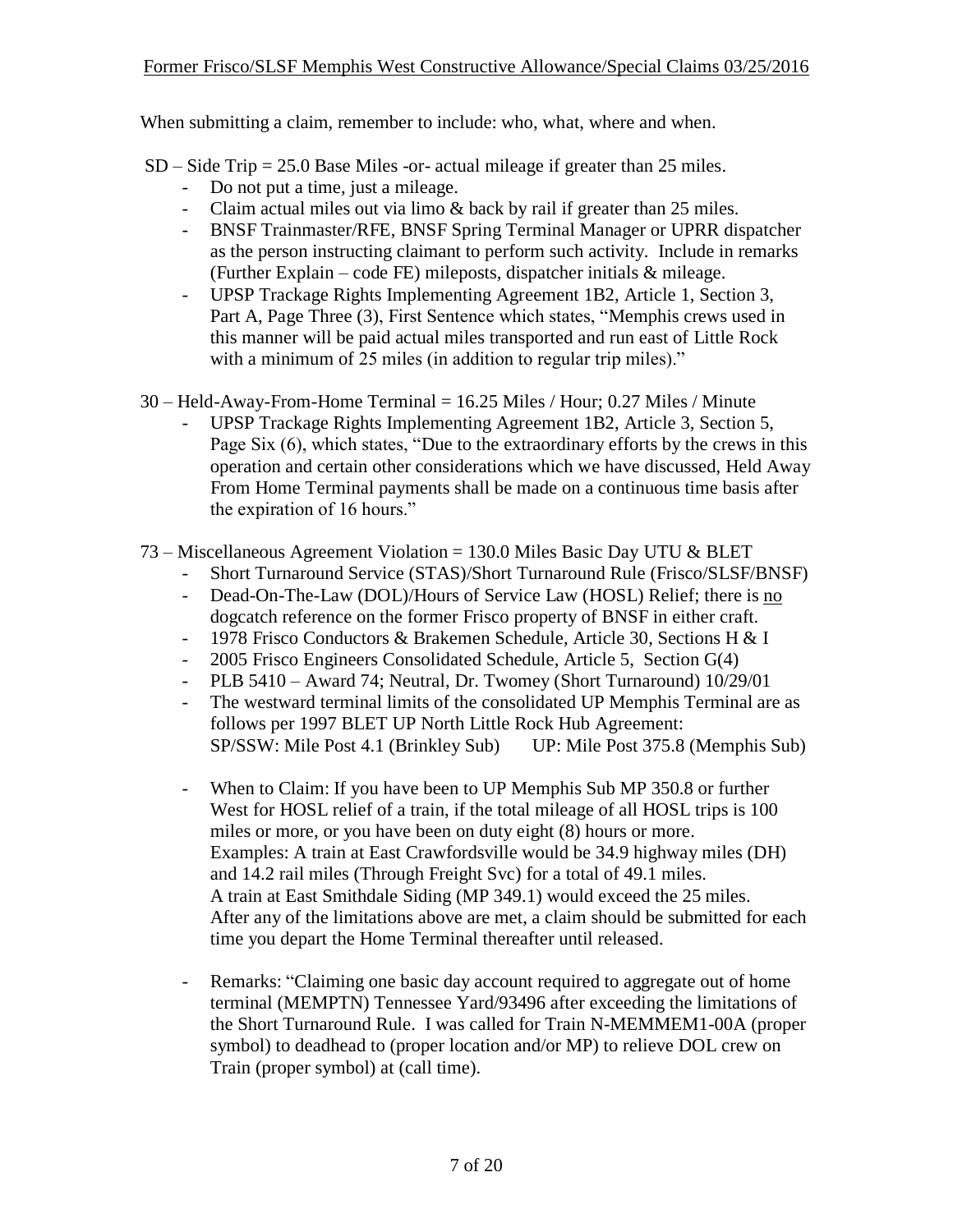#### Former Frisco/SLSF Memphis West Constructive Allowance/Special Claims 03/25/2016

When submitting a claim, remember to include: who, what, where and when.

73 – Miscellaneous Agreement Violation = 130.0 Miles Basic Day UTU & BLET (Continued)

- After returning to home terminal at (time), I was instructed by UPRR dispatcher 421, BNSF Spring Terminal Manager (initials if possible) to again depart the home terminal at (time) to deadhead to (location and/or MP) to relieve DOL crew on Train (proper symbol), arriving at that location at (time) and again returning to home terminal at (time)."
- 1: Train  $XXX Dpt. TY/93496$  (Time), Arr. MP  $\# \# \# (Location)$  at (Time), Dpt. MP ### (Location), Arr. TY/93496 at (Time).
- 2: Train  $XXX Dpt. TY/93496$  (Time), Arr. MP  $\#H\#$  (Location) at (Time), Dpt. MP ### (Location), Arr. TY/93496 at (Time).
- 3: Train  $XXX Dpt. TY/93496$  (Time), Arr. MP  $\# \# \# (Location)$  at (Time), Dpt. MP ### (Location), Arr. TY/93496 at (Time).
- DO NOT claim any other codes (i.e. FE) concerning your DOL/HOSL trip.

 $AO - Call \&$  Release After On Duty = 130 Mile Basic Day UTU  $\&$  BLET

Call & Release After On Duty = 65 Miles BLET (16.25 Miles / Hour x 4 Hours)

- Called And Not Used
- 1978 Frisco Conductors & Brakemen Schedule, Article 19, Section D Extra (Extra-Board) Employees -

(1) An employee who is called for service or deadheading, reports and then is released (without performing any service or deadheading),

will be allowed a day's pay (at the minimum rate applicable to the service or deadheading for which he was called) and be marked up behind the extra employees on the Extra Board.

(2) Carrier is not liable for this "called and not used" penalty in situations where the call is simply changed from service to deadhead, or vice versa.

(3) When an employee is called but is later notified before he leaves his residence or lodging place that the call is cancelled, no payment will be made.

- 1978 Frisco Conductors & Brakemen Schedule, Article 30, Section D Pool Crews or Extra Employees –

(1) An employee who is called for service or deadheading and then is released, will be allowed a day's pay (at the minimum rate applicable to the service of deadheading for which he was called) and be marked up behind other employees in the same type of service then in that terminal.

(2) Carrier is not liable for this "called and not used" penalty in situations where the call is simply changed from service to deadhead, or vice versa.

(3) When an employee is called but is later notified before he leaves his residence or lodging place that the call is cancelled, no payment will be made.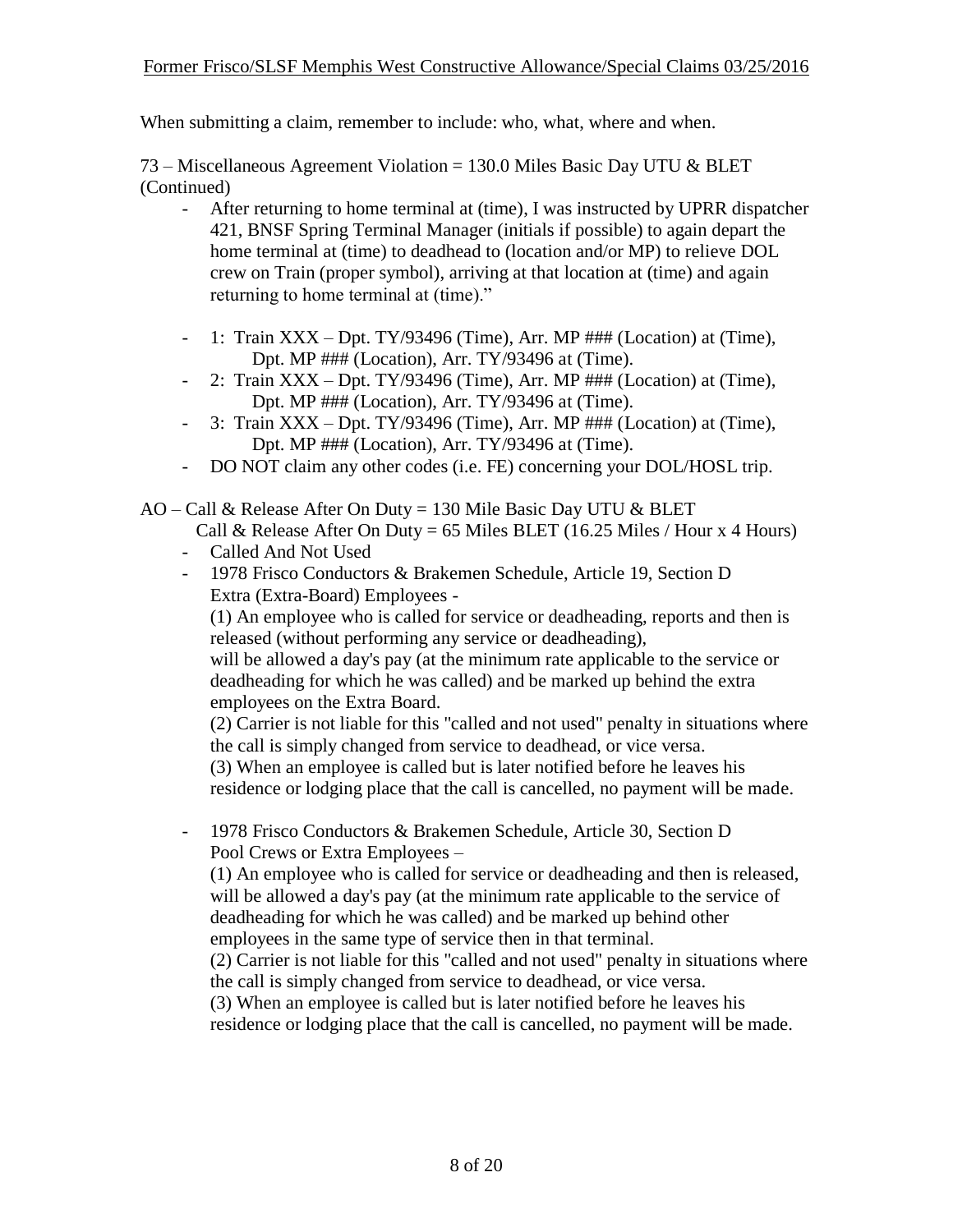AO – Call & Release After On Duty = 130 Mile Basic Day UTU & BLET (Continued)

- 2005 Frisco Engineers Consolidated Schedule, Article 16, Section B Any Engineer called for service or deadheading and then released without performing such service or deadheading, will be allowed 4 hours pay (at the rate of the class of service of deadheading called for) and Pool and Extra Engineers will retain their first-out position: if held on duty 4 hours or more they shall, instead, be allowed a basic day and Pool and Extra Engineers will retain their first-out position. Engineers who perform some service but who are released before leaving the initial terminal will be paid a basic day for service performed, and if they are a Pool or Extra Engineer, they will retain their first out position. Even though such Engineers are restored to their first-out position, they will not be called again until they are legally rested, and it is recognized that other Engineers may be called around them without penalty while they are resting, subject to the "restoration to turn" provision for Pool Engineers that is contained in Article 5, Section  $G(2)(c)$ . When an Engineer is called but is later notified before he leaves his residence or lodging place that the call is canceled, no payment will be made.
- AO Call & Release After On Duty Continued
	- Called And Not Used =  $65$  Miles BLET (16.25 Miles / Hour x 4 Hours)
	- 2005 Frisco Engineers Consolidated Schedule, Article 16, Section B Continued

Interpretation: Carrier is not liable for this "called and not used" penalty in situations where the call is simply changed from service to deadhead, or vice versa, when it notifies the Engineer at or before the time he reports for duty (or deadhead). If the Engineer's call is changed from service to deadhead (or vice versa) after he reports for duty, he will only be entitled to 4 hours pay regardless of whether or not he performs service.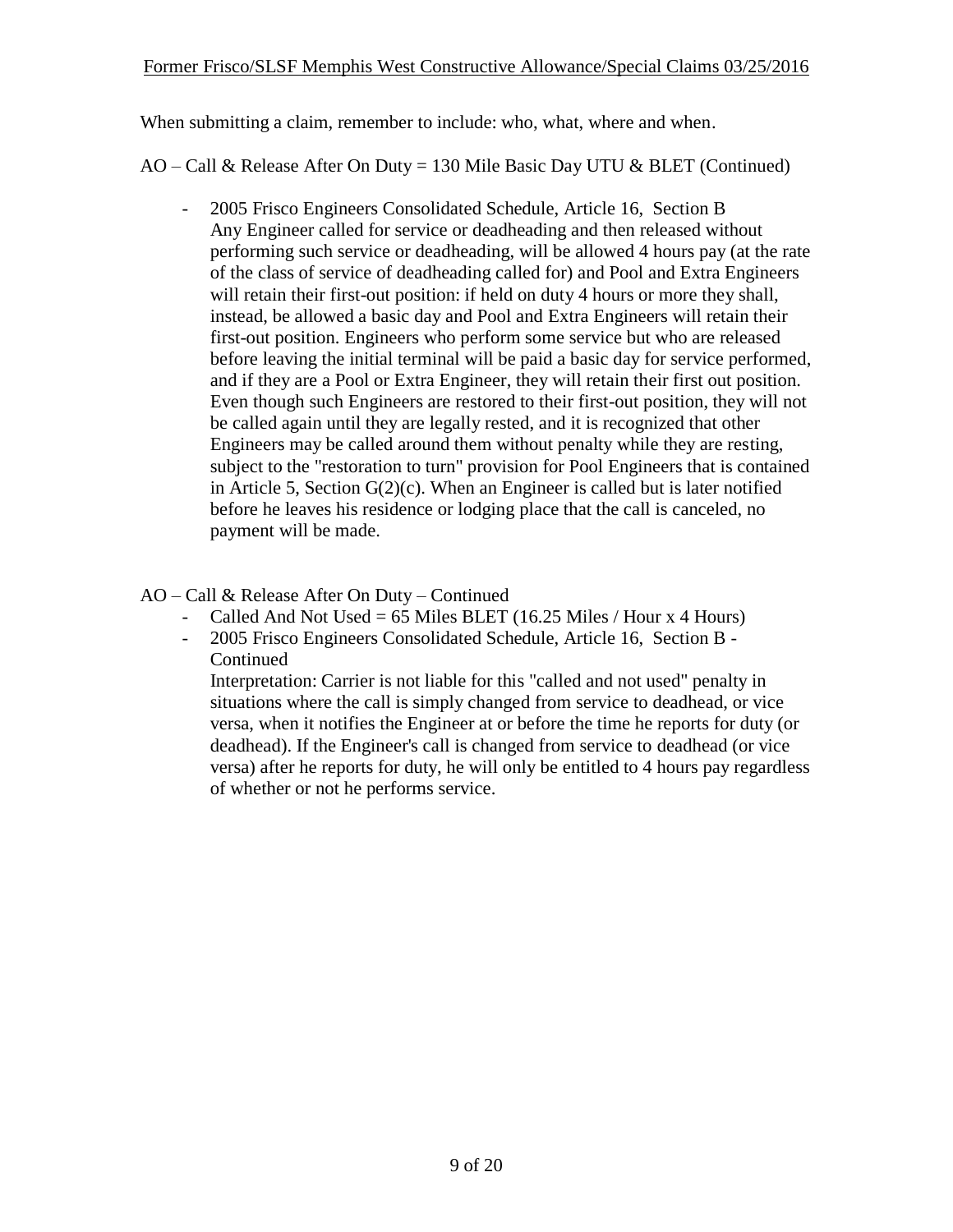# FREIGHT MILES TO TIME BASIS

## 130 MILE DAY / EFFECTIVE 1-1-95

#### TIME AFTER WHICH OVERTIME ACCRUES ON RUNS OF 130 TO 195 MILES IN LENGTH ON SPEED BASIS OF 16.25 MPH

| <b>DISTANCE</b> | <b>OVERTIME</b><br><b>ACCRUES</b><br><b>AFTER</b> | <b>DISTANCE</b> | <b>OVERTIME</b><br><b>ACCRUES</b><br><b>AFTER</b> |
|-----------------|---------------------------------------------------|-----------------|---------------------------------------------------|
| <b>MILES</b>    | HRS. MIN.                                         | <b>MILES</b>    | HRS. MIN.                                         |
| $130$ 8:00      |                                                   | 16310:02        |                                                   |
| 1318:04         |                                                   | 16410:05        |                                                   |
| $132$ 8:07      |                                                   | 165 10:09       |                                                   |
| $133$ 8:11      |                                                   | 166 10:13       |                                                   |
| $134$ 8:15      |                                                   | 16710:17        |                                                   |
| $135$ 8:19      |                                                   | 16810:20        |                                                   |
| 1368:22         |                                                   | 16910:24        |                                                   |
| $137$ 8:26      |                                                   | 17010:28        |                                                   |
| 1388:29         |                                                   | 171 10:31       |                                                   |
| $139$ $8:33$    |                                                   | 17210:35        |                                                   |
| $140$ 8:37      |                                                   | 17310:39        |                                                   |
| 1418:41         |                                                   | 17410:43        |                                                   |
| $142$ 8:44      |                                                   |                 |                                                   |
| $143$ 8:48      |                                                   |                 |                                                   |
| $144$ 8:52      |                                                   | 17710:53        |                                                   |
| $145$ 8:55      |                                                   | 178. 10:57      |                                                   |
| 1468:59         |                                                   | 179. 11:01      |                                                   |
| 1479:03         |                                                   | 18111:05        |                                                   |
| 1489:07         |                                                   | 18111:08        |                                                   |
| 1499:10         |                                                   |                 |                                                   |
| $150$ 9:14      |                                                   | 18311:16        |                                                   |
| 1519:17         |                                                   | 18411:19        |                                                   |
| 1529:21         |                                                   | 18511:23        |                                                   |
| $153$ 9:25      |                                                   |                 |                                                   |
| $154$ 9:29      |                                                   |                 |                                                   |
| $155$ 9:32      |                                                   |                 |                                                   |
| $156$ 9:36      |                                                   | 18911:38        |                                                   |
| $157$ 9:40      |                                                   | 190. 11:42      |                                                   |
| $158$ 9:43      |                                                   | 19111:45        |                                                   |
| $159$ 9:47      |                                                   |                 |                                                   |
| 1609:51         |                                                   | 19311:53        |                                                   |
| $161$ 9:55      |                                                   | 194. 11:56      |                                                   |
| 1629:58         |                                                   | 19512:00        |                                                   |

 $\mathcal{H}^{\prime}$  and  $\mathcal{H}^{\prime}$  are the set of the set of the set of the set of  $\mathcal{H}^{\prime}$ 

بالمتداد والترابيب المسكنين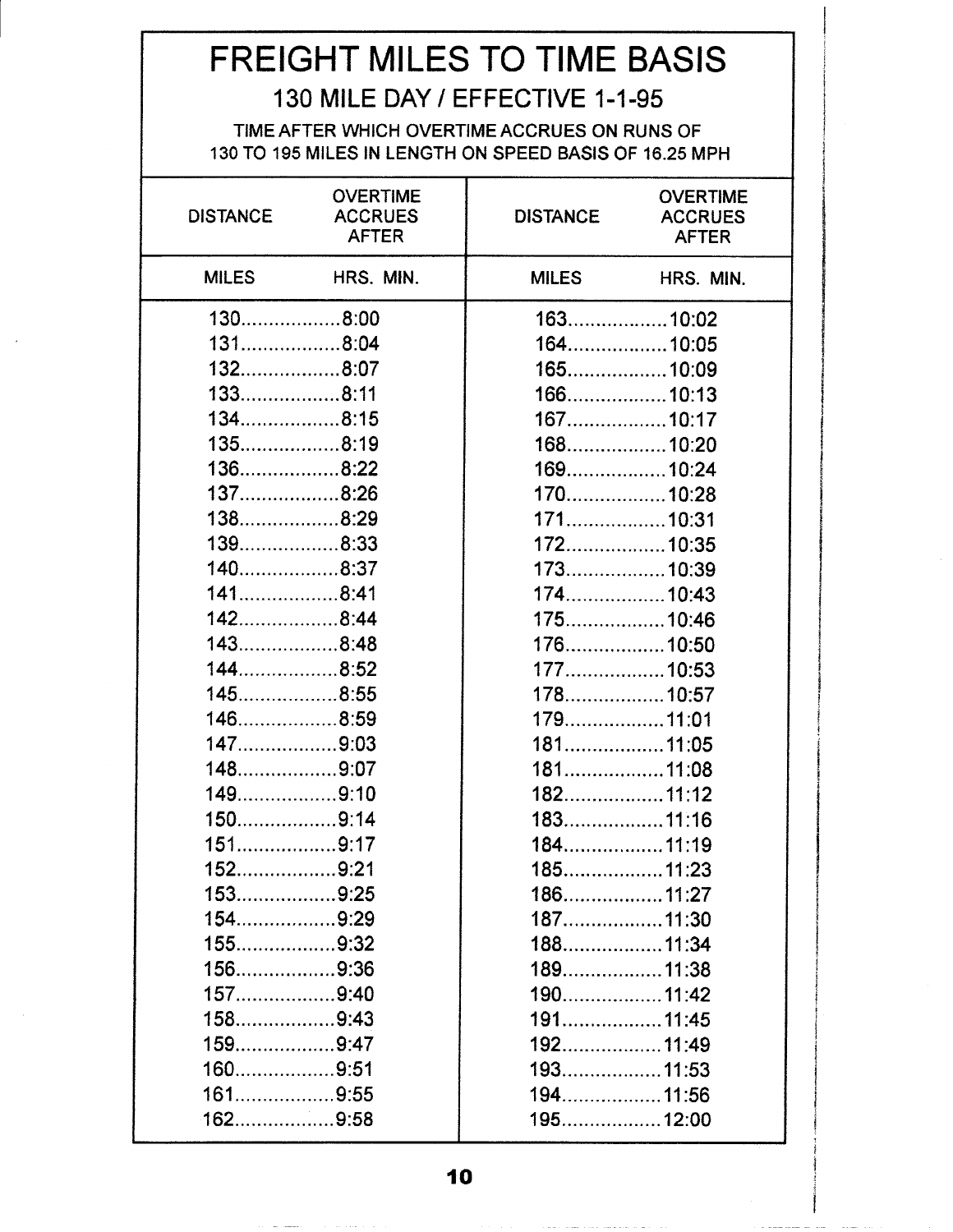| Mileage/Routes (Trip Rate Version #)      | <b>Departure</b> | Arrival        | Route          |              | <b>Route Trip Rate</b> |
|-------------------------------------------|------------------|----------------|----------------|--------------|------------------------|
| (Flip Rate = FR; Freight = F; Taxi = T)   | <b>Station</b>   | <b>Station</b> | Code           | <b>Miles</b> | <b>Version</b>         |
| $MEM - Pine Bluff - (Version #1)$         | 93496            | 37689          | 0 <sub>3</sub> | 147.0        | 1/A                    |
| MEM – Pine Bluff via Fair Oaks            | 93496            | 37689          | $\mathbf{02}$  | $164.0+$     |                        |
| Little Rock – MEM - (Version $\#1$ )      | 37700            | 93496          | 01             | 157.0        | 1/A                    |
| $LR - Hoxie - MEM (Martin Lake Empty)$    | 37700            | 93496          | 99             | 222.0        |                        |
| $MEM-Jonesboro-WB - (Version #2)$         | 93496            | 37700          | 84             | <b>284.0</b> | 2/B                    |
| $LR - Hoxie - MEM - (Version #2)$         | 37700            | 93496          | 96             | 296.0        | 2/B                    |
| $LR - Dexter - MEM - (Version \#3)$       | 37700            | 93496          | 83             | <b>383.0</b> | 3/C                    |
| $MEM - Dexter - PB$ (+ No Est. Trip Rate) | 93496            | 37689          | 83             | 410.0 +      |                        |
| $MEM - PB - LR - MEM - (Version #1)$      | 93496 (FR)       | 93496<br>(FR)  | 03             | <b>294.0</b> | FR                     |
| $MEM - PB - LR - MEM - (Version #1)$      | 93496<br>(FR)    | 93496<br>(FR)  | 16             | 316.0        | <b>FR</b>              |
| $MEM - PB - LR - MEM - (Version #1)$      | 93496 (FR)       | 93496<br>(FR)  | 58             | 358.0        | FR                     |
| Pine Bluff – Little Rock (L-GFC5521)      | 37689            | 37689          | 01             | 100.0        |                        |
| <b>DOL Relief Crew (N-MEMMEM)</b>         | 93496            | 93496          | 53             | 130.0        |                        |
|                                           |                  |                |                |              |                        |

#### **Memphis West Routes Mileage & Trip Rates**

**Working one way and deadheading back in combined service. (FR) 16 316. 0 FR MEMPTN to LITRUP via PINBLU & back combined service. (FR) 58 358. 0 FR Routes Codes 16, 53, 58, 83, 84, 96 and L-GFC5521 train crews deadhead (D/H) in** *combined service***. Additional Mileage Routes and/or No Established Trip Rate (+); Include CA Code "FE" and explain routing and mileage.**

**Brakeman & Conductor Trip Rates – Springfield Division GN # 188, dated July 14, 2003. Engineer Trip Rates – Gulf Division GN # 477, dated September 16, 2005.**

| <b>Straight Away and Turnaround Service (STAS) Trip Rates</b> |                 |           |                 |              | <b>Overtime Chart</b> |
|---------------------------------------------------------------|-----------------|-----------|-----------------|--------------|-----------------------|
| Single Trip (One Way)                                         | <b>Brakeman</b> | Conductor | <b>Engineer</b> | <b>Miles</b> | Hrs. Min.             |
| <b>Version 1 / Version A</b>                                  | \$186.43        | \$198.90  | \$222.65        | 130          | 00"<br>8'             |
|                                                               |                 |           |                 | 147          | $9'$ 03"              |
| <b>Version 2 / Version B</b>                                  | \$352.77        | \$365.24  | \$436.44        | 149          | 9'10"                 |
|                                                               |                 |           |                 | 150          | $9'$ 12"              |
| <b>Version 3 / Version C</b>                                  | \$488.16        | \$500.63  | \$561.59        | 157          | 40"<br>g,             |
|                                                               |                 |           |                 | 164          | 10' 05"               |
| <b>Flip Trip Rate (Turnaround)</b>                            |                 |           |                 | 179          | $11'$ 01"             |
| <b>Version 1 / Version A</b>                                  | \$455.57        | \$486.04  | \$506.43        | 195          | 00"<br>$12^{\circ}$   |

Rates of Pay Road Service – Conductors, Brakemen & Engineers 1978 UTU Frisco/SLSF (BNSF) Conductors' & Brakemen's Schedule, Article 2, Sections A, B & C.

2005 BLET BNSF (Frisco/SLSF) Engineers' Consolidated Schedule, Article 5, Sections A, B & C.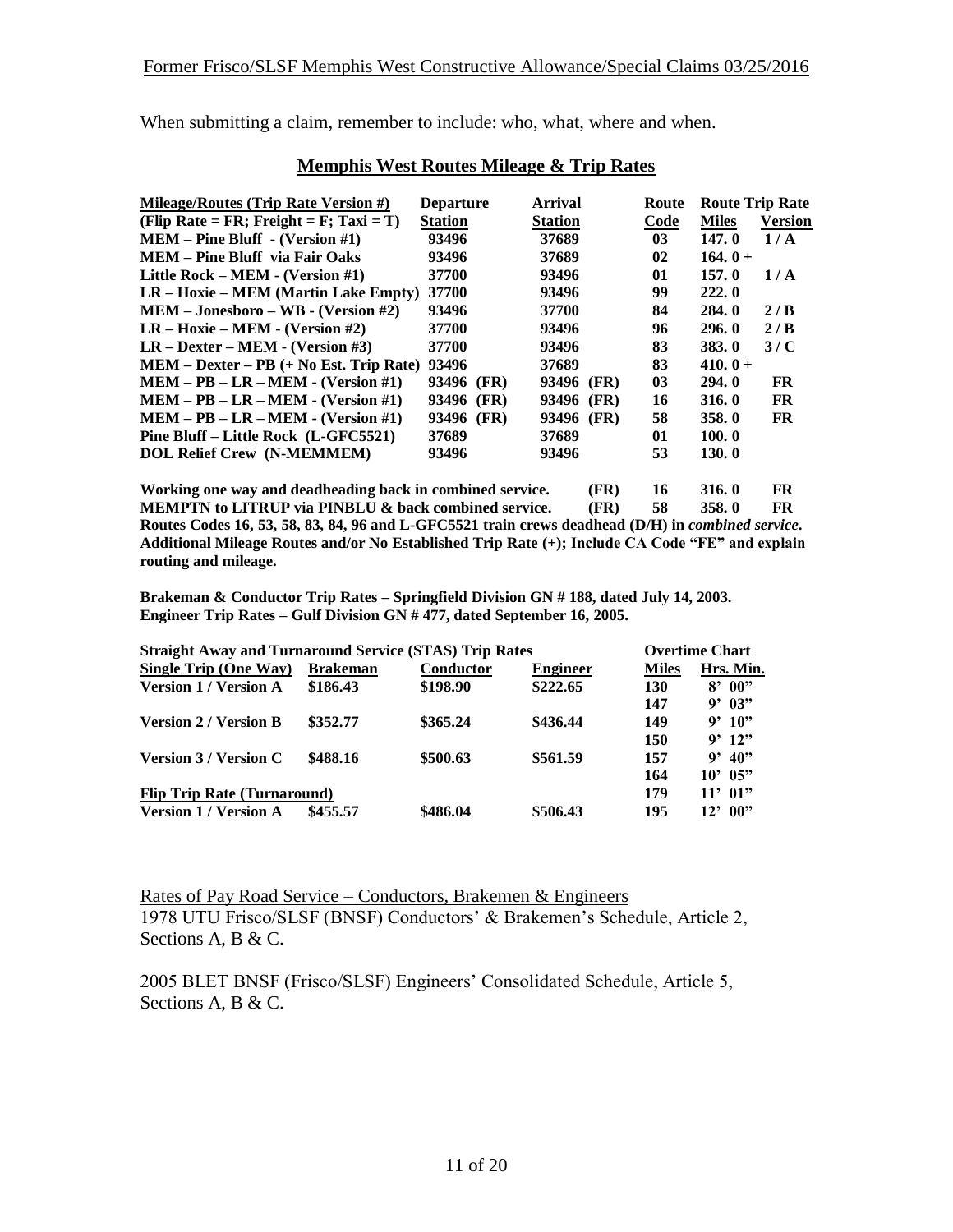73 – Miscellaneous Agreement Violation = 130 Miles Basic Day UTU Only

- Cars Not in Conjunction with Train or Assignment (UTU), 1B Claim
- 1993 UTU Crew Consist Agreement, Article I Crew Consist, Q&A Section 2, Q&A #2 which states,

"Q. Does the language 'straight set-out or pick-up' contemplate picking up or setting out on more than one track at each yard or location?"

"A. No, unless the entire pick-up or set-out could not be held on one track at any yard or location."

- If you pull into Amory, Birmingham, Memphis, Pine Bluff or Little Rock and your train fits in the clear on the track and the Yardmaster/Trainmaster (YM/TM) instructs you to set part of your train over to another track you are due a timeslip.
- If your train does not fit in the clear on the track there is no timeslip due as you are allowed up to three (3) moves in conjunction with your train or assignment.
- Fill out the timeslip and comments as follows: I was instructed by (AMO/BIR/MEM/PBA/LRK) (YM/TM) to set over (#) cars. The movement of these cars were not in conjunction with my train or assignment as I pulled in on track (#) and the train fit in the clear on said track. Include the time you were instructed and the time work performed. Include who instructed you to perform work. Include the track you pulled in on. Include the track you set the cars over to.

Include how many cars and the car initials/numbers.

Keep the portion of the wheel report that shows the cars you set over as these records aid in getting the claim paid.

- 73 Miscellaneous Agreement Violation = 130 Miles Basic Day UTU Only
	- Employees Forced Across Seniority Zones West & South (UTU), 1B Claim
	- UTU Midwest Seniority District Agreement
	- If you are forced to work on the Memphis West or Memphis South side and are not marked up for work on that side, then you have crossed the seniority zone and need to fill out a timeslip.
	- Fill out the timeslip and comments as follows: Claiming all temporary transfer benefits payable due to being force assigned across the Midwest Seniority Zone line to the Memphis West or Tupelo Zone. While assigned to Memphis (Board 7, 10, 40 or Job XXX) on the Memphis West or Tupelo Zone, I was force assigned across zones to protect Job XXX on the Memphis West Zone or Tupelo Zone. According to the Midwest Seniority District Agreement use of a trainman across Zones requires the payment of temporary transfer benefit payments.
	- If you deadhead (DH) to Amory, Birmingham or Little Rock to get a train and come back, make sure you show the DH (90010/Train X-XXXXXX1-01) so it is clear as to the service performed.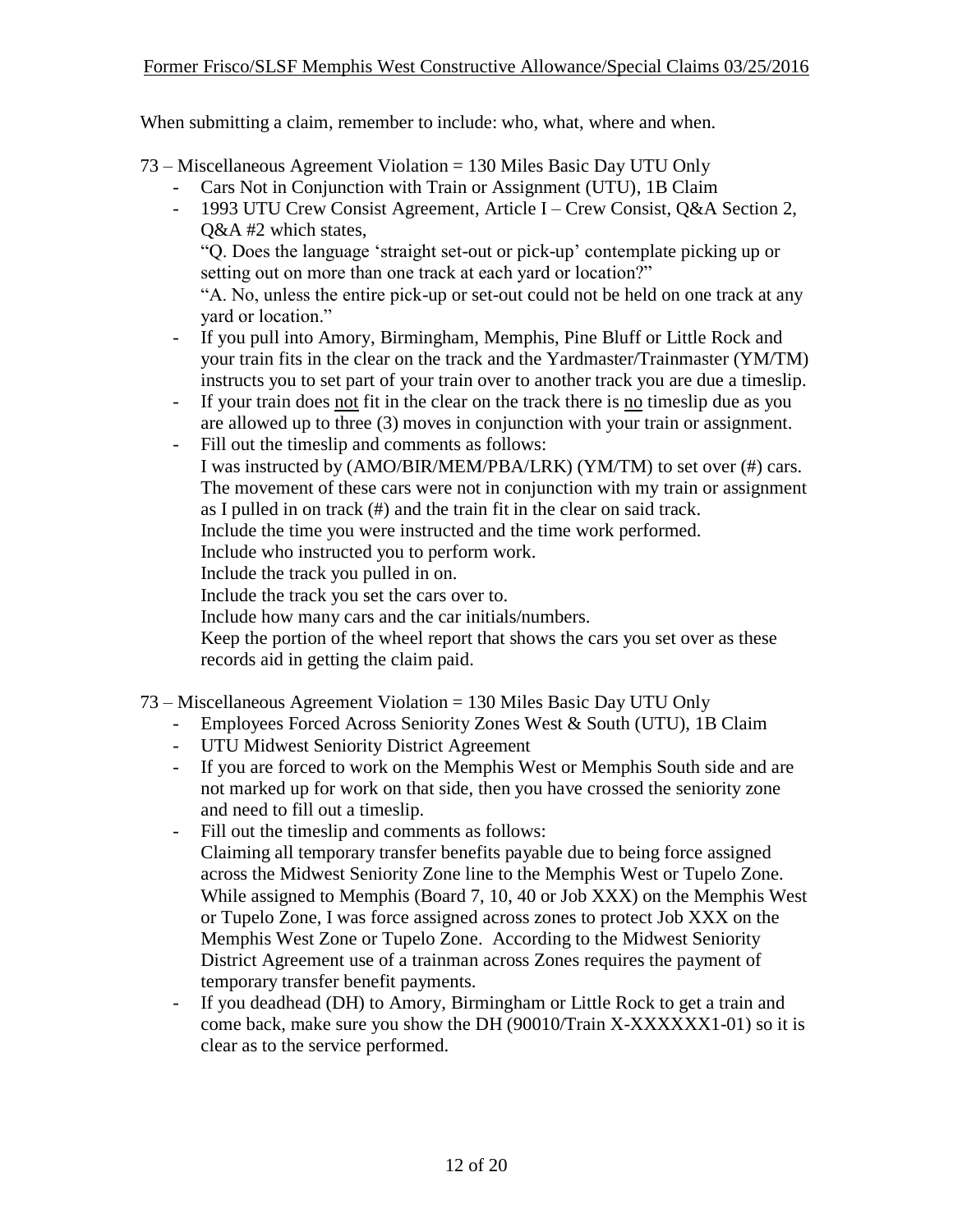BD – BLET Bottom of Board Claim CA Code "BD" = 130 Mile Basic Day

- 73 Miscellaneous Agreement Violation = 130 Miles Basic Day UTU
	- Bottom of the Board Claims (Violation of First-In/First-Out Rule)
	- 1978 Frisco Conductors & Brakemen Schedule, Article 30 General Rules, Section A – Handling Pool Crews
	- 2005 Frisco Engineers Consolidated Schedule, Article 5 Road Service, Section G – Pool Freight Assignments, (2) Order of Call (First-In/First-Out)

BD – BLET Bottom of Board Claim CA Code "BD" = 130 Mile Basic Day "Claim code "BD" for a 130 mile basic day. I was runaround by (insert employee's name) when he/she established a new position ahead of me on (insert pool board number).

When I was called out on train (insert train symbol) on (insert date), (insert employee name) was (insert number) times out behind me on board (insert pool board number). Upon layoff (insert employee name) was moved to the layoff board and his/her pool turn departed the terminal in rotation with employee (insert extra board employee name or other engineer name) at (insert time) hours on (insert date).

Upon markup, (insert employee name) was improperly placed to foot of pool board (insert time and date) establishing a new position on the pool board ahead of me and effectively running around me instead of waiting for (insert his/her) pool turn in accordance with the working schedule (2005 Frisco Engineers Consolidated Schedule, Article 5 – Road Service, Section G – Pool Freight Assignments, (2) Order of Call (First-In/First-Out)) and decades of past practice."

BD or 73 – UTU Bottom of Board Claim CA Codes "BD" or "73" = 130 Mile Basic Day Scenario #1 – Claim in favor of the employee marked to the bottom of the board, account mishandled.

#### REMARKS:

"Claim basic day account mishandled. While I was laid off and away from my pool turn, my turn was worked from (HOME TERMINAL) to (AFHT) by extra Conductor \_\_\_\_\_\_\_ on (DATE), train

When I marked up from my layoff at (TIME) on (DATE), my turn was artificially returned to (HOME TERMINAL) out of rotation and I was marked up on it, in direct violation of the first-in/first-out rule (1978 Frisco Conductors & Brakemen Schedule, Article 30 – General Rules, Section A – Handling Pool Crews)."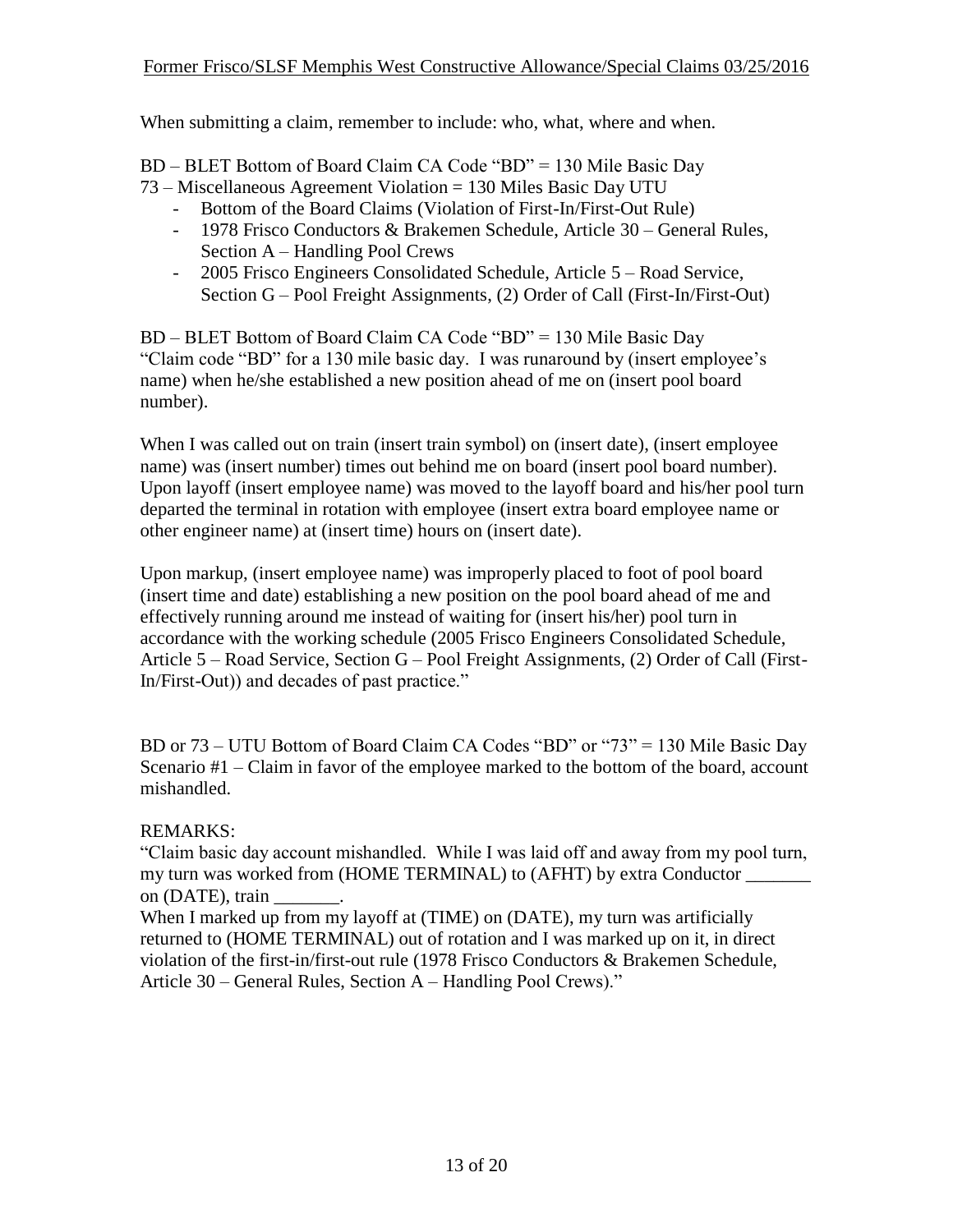BD or 73 – UTU Bottom of Board Claim = 130 Mile Basic Day – Continued

Scenario #2 – Claim in favor of the employee who comes in immediately behind the employee marked to the bottom of the board, account runaround.

#### REMARKS:

"Claim a basic day account runaround on board. On (DATE), I was called out of (AFHT) at (TIME) on train (TRAIN SYMBOL). Upon arrival at (HOME TERMINAL) I discovered that Turn (TURN NUMBER PLACED TO THE BOTTOM OF BOARD) subsequently preceded my turn out of (HOME TERMINAL) on (DATE), at (TIME) on (TRAIN SYMBOL), in direct violation of the first-in/first-out rule."

Scenario #3 – Blanket claim in favor of the entire pool, account loss of earnings (submitted by the Local Chairman once per pay period).

#### REMARKS:

"Claim XXX miles (District miles multiplied by the number of converted 9900 bum or make-up turns), account improper and excessive use of "bum" or make-up turns. According to TSS crew records, during Pay Period \_\_\_, XXX pool turns were artificially returned to (HOME TERMINAL) when the incumbent marked up from an absence. In each instance, the artificially moved Turn was converted to a 9900 "bum" or made-up Turn and worked back to (HOME TERMINAL) by an extra man. The miles worked by those artificially created "bum" or made-up Turns back to (HOME TERMINAL) were owed to pool crews. Each pool turn owner suffered a loss of earnings and is entitled to a proportional share of the lost miles claimed."

73 – Miscellaneous Agreement Violation

- Conductor & Engineer Denied Layoff Templates (Former Frisco/SLSF) Working as a Conductor – Use This Template Claiming a basic day account violation of the 1993 UTU Crew Consist Agreement

Article 3, Section 1, item (a) – Guaranteed Extra Boards that states, "The carrier shall maintain a sufficient number of employees to permit reasonable layoff privileges and to protect the service including vacations and other extended vacancies." I was denied a reasonable layoff on (date).

#### Working as an Engineer – Use This Template

Claiming a basic day account violation of the 2005 BLET/BNSF Consolidated Schedule (Former Frisco/SLSF) Article 19, Section D, item 1(a) – Guaranteed Extra Boards that states, "The carrier shall maintain a sufficient number of engineers to permit reasonable layoff privileges and to protect the service including vacations and other extended vacancies." I was denied a reasonable layoff on (date).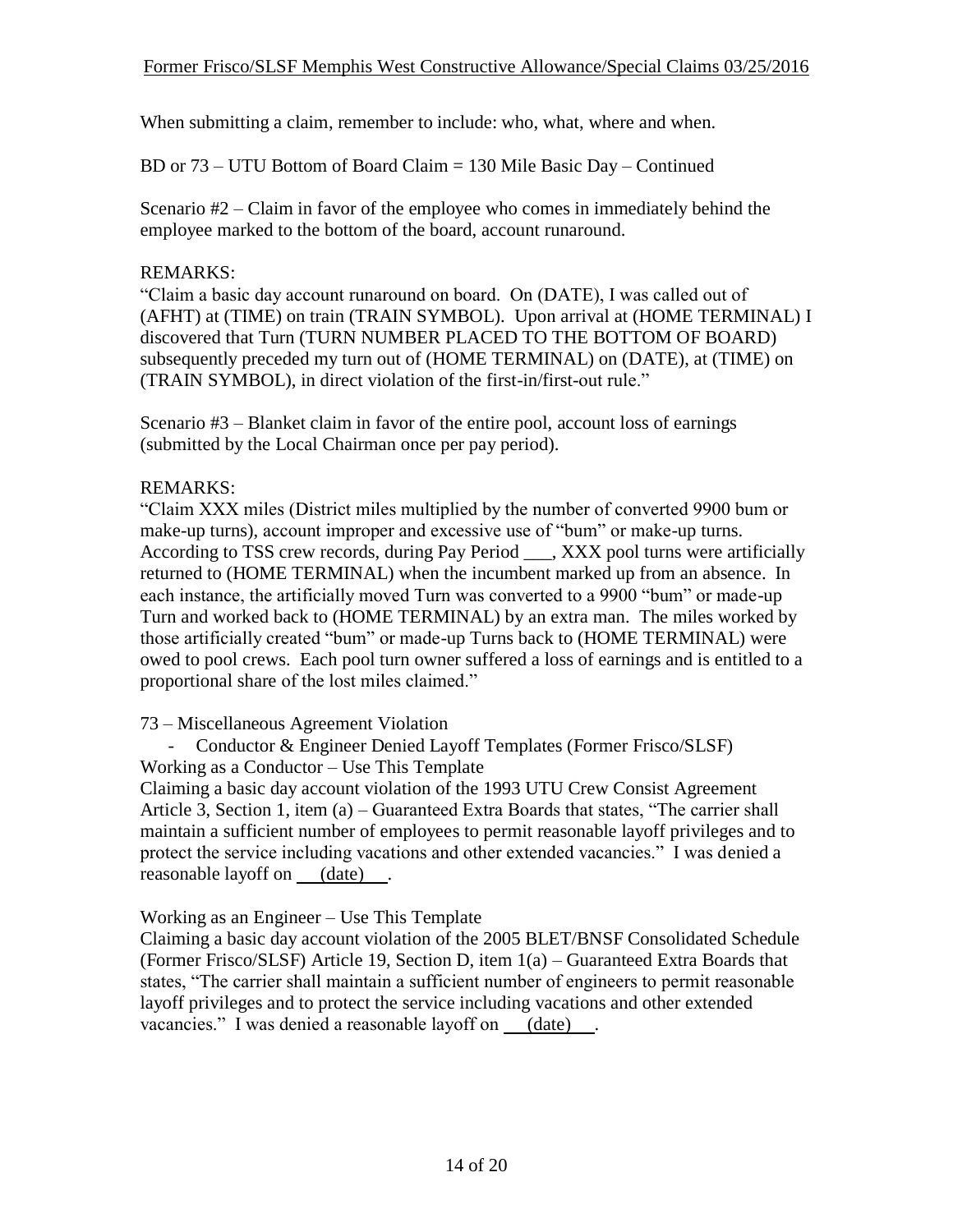$73 -$ Miscellaneous Agreement Violation = 130 Miles Basic Day UTU & BLET

- DOL/HOSL Relief Memphis West Conductor & Engineer Extra-Boards for trains operating between Little Rock (AFHT) and Memphis (Home Terminal).
- Dead-On-The-Law (DOL)/Hours of Service Law (HOSL) Relief; there is no dogcatch reference on the former Frisco property of BNSF in either craft. The only references to "dogcatch" are in the two UPSP Trackage Rights Agreements for both the UTU and BLET.
- 1997 UTU UPSP Trackage Rights Agreement, Side Letter #2, January 16,1998, Item 2, page 9 of 9 which states: "The Memphis West extra board will be used to dogcatch trains operating between Little Rock and Memphis; if no one on that board is rested and available, a pool crew may be used."
- 1996 BLET UPSP Trackage Rights Implementing Agreement 1B2, Article 1, Section 3, Item B, second sentence, page 3 of 15 which states: "The Memphis West extra board will be used to dogcatch trains operating between Little Rock and Memphis; if no one on that board is rested and available, a pool engineer may be used."

 $MC - Mishanding Crew Calling = 130 Miles Basic Day UTC & BLET$ 

- RD Runaround Penalty (Dispatcher)
	- 1978 Frisco Conductors & Brakemen Schedule, Article 30 General Rules, Section A – Handling Pool Crews Section B – Order of Mark-Up
		-
		- Section C Runaround
		- Section D Pool Crew or Extra Employees Called and Not Used

Section H – Freight Service: Short Turnaround; Side Or Lapback Trips; Short Trips To Or From A Terminal Or An Intermediate Point

- 2005 Frisco Engineers Consolidated Schedule, Article 5 Road Service, Section G – Pool Freight Assignments:
	- (1) Service To Be Protected
	- (2) Order Of Call (First In/First Out)
	- (3) Order Of Mark-Up
	- (4) Short Trips & Short Turnarounds (STAS)
	- (5) Turnarounds Away-From-Home

#### 80 – Holiday Claims

- 1978 Frisco UTU Conductors & Brakemen Schedule, Article 46 Holiday Pay
- 2005 Frisco BLET Engineers Consolidated Schedule, Article 31 Holiday Pay/PLD

Each year the National Railway Labor Conference (NRLC) provides a listing of the recognized holidays for the year based on the National Holiday Agreement.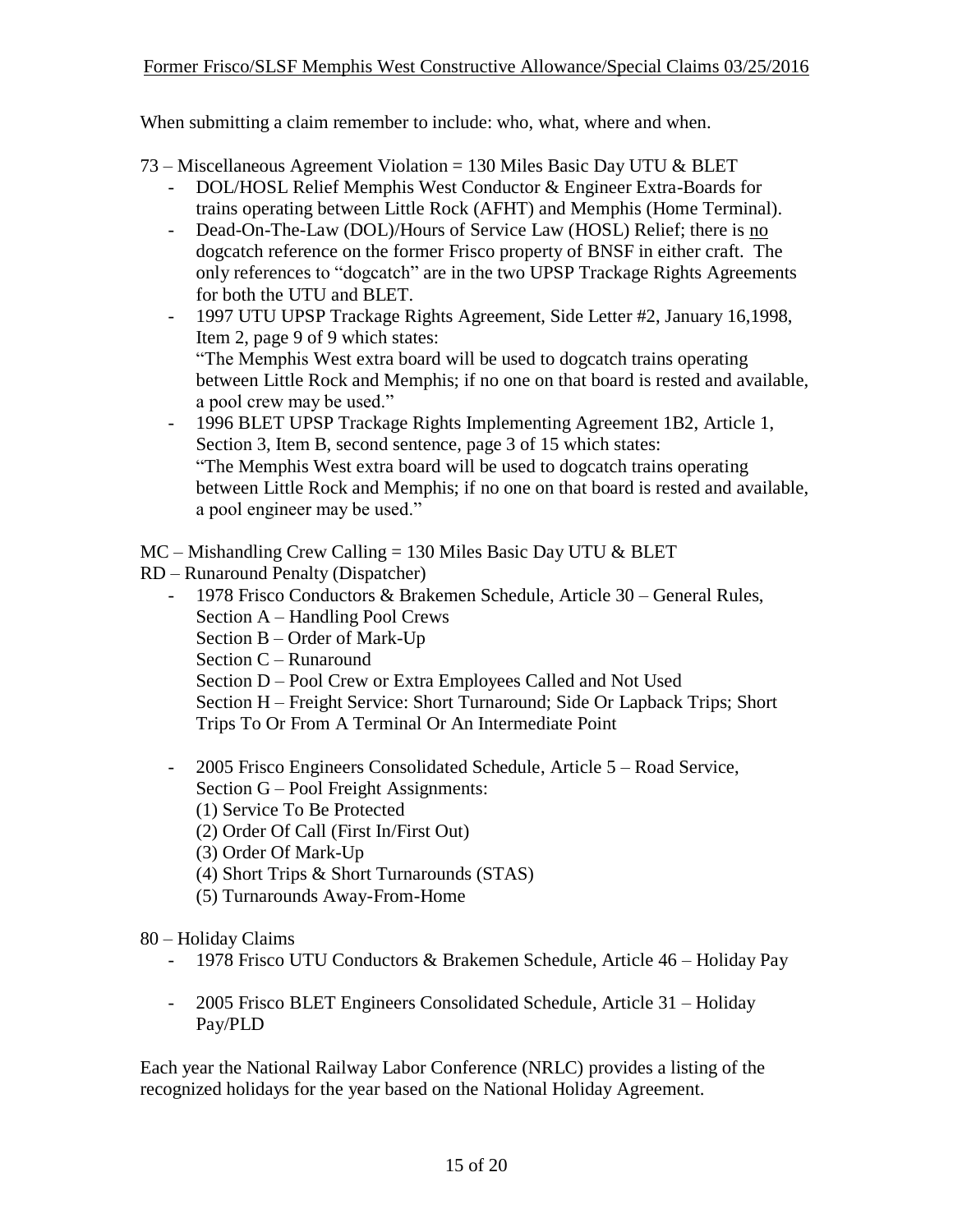- 80 Holiday Claims
- 24 Holiday Claim for Time-and-a-half if employee works on the holiday
	- 1978 Frisco UTU Conductors & Brakemen Schedule, Article 46 Holiday Pay
	- 2005 Frisco BLET Engineers Consolidated Schedule, Article 31 Holiday Pay/PLD

#### Assigned Job Qualification

In order to qualify for holiday pay, a TYE employee must work in **yard service**, on a **local**, a **road switcher**, or a **work train assigned of less than 100 miles**. If an employee is currently working in one of these classes, the employee may qualify for holiday pay.

To qualify for holiday pay, an employee must work or be available the day before the holiday, the holiday and the day after the holiday. When an employee qualifies for holiday pay, he/she is paid one basic day at the rate of the last service performed. This should be submitted under Code 80. If the employee works on the holiday, he/she is additionally entitled to pay at the rate of time-and-a-half under Code 24.

If an employee works on a holiday, on an assignment that falls under the National Holiday Agreement, the Compensation Systems program will auto-generate Code 24 (time-and-a-half) for performing service on the holiday, and the employee must claim Code 80 for holiday pay.

If service is **not** performed on the holiday, then an employee should claim Code 80 on the first day service is performed after the holiday. If needing to make more than one holiday claim on the next working ticket, the employee would input multiple code 80 claims. For example an employee is off from Christmas Eve through New Year's Day and returning on January 2nd. On the employee's working ticket of January 2nd, he or she would claim four codes 80 inputting the correct dates of the holidays.

### Extra Board Qualification

Employees on qualifying extra boards can also qualify for holiday pay by: A. Performing yard service on the calendar days immediately preceding and immediately following the holiday, and be available for yard service the full calendar day on the holiday. (OR)

B. Be available for yard service on the full calendar days immediately preceding and immediately following the holiday and perform yard service on such holiday (OR) C. If such employee cannot qualify under A or B, then in order to qualify, he/she must be available for yard service on the full calendar days immediately preceding and immediately following the holiday, or perform yard service on any one or more of such days and be so available on the other day or days, and compensation for yard service paid him/her by the carrier is credited on 11 or more of the 30 calendar days immediately preceding the holiday.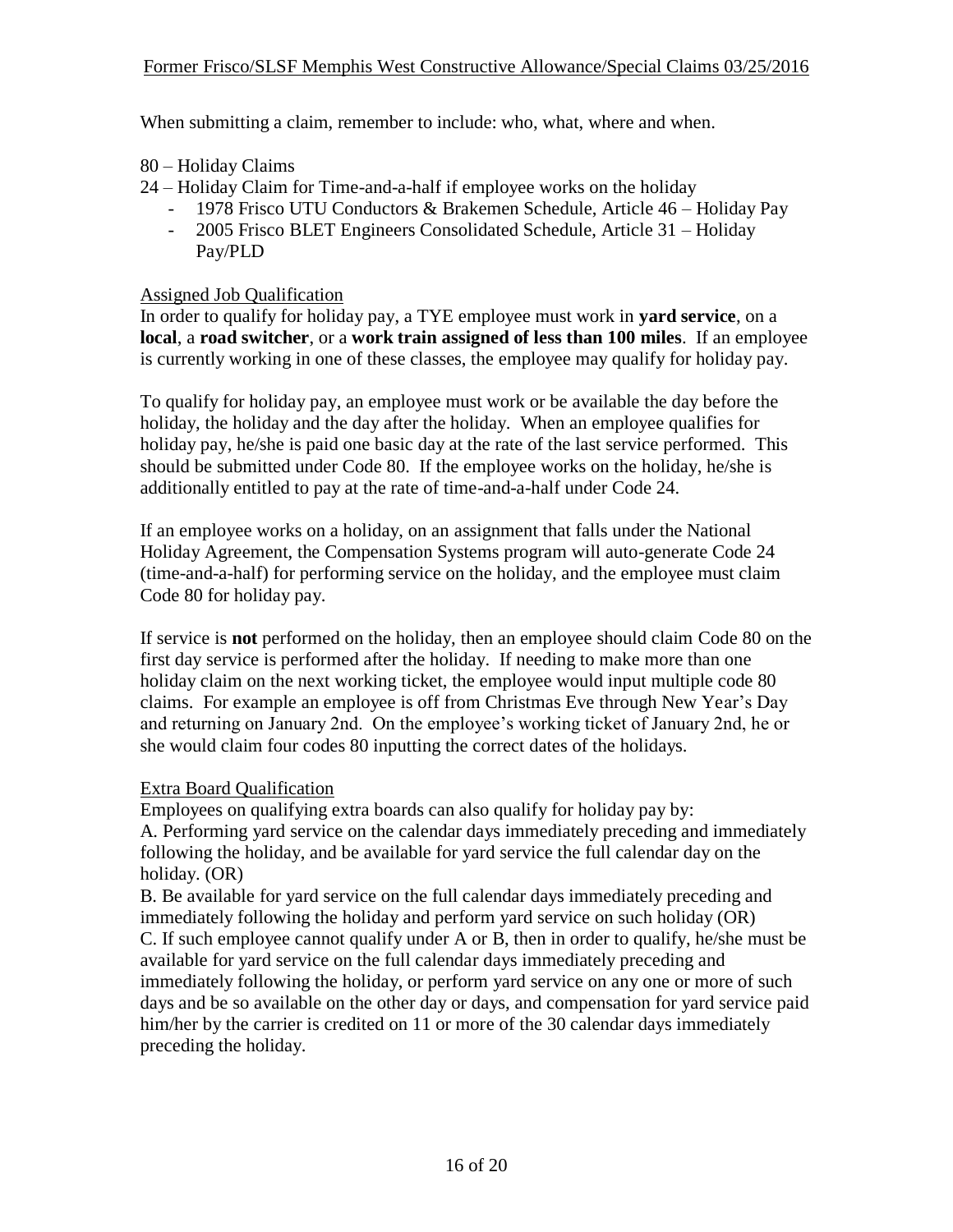- 88 Making Statements and Reports for Situations Other Than Investigations
	- Making a statement and/or report to a BNSF Claims Representative in such cases as railroad grade crossing accidents, collisions and railroad equipment collisions/rakings. Claim must be approved by local supervisor. Include start time, end time and claims representative's name.
	- 1978 Frisco Conductors and Brakemen's Schedule, Article 49, Section B Making Statements and Reports, which states: "Conductors or Brakemen making statements or reports on their own time at the request of an Officer of the Carrier will be paid in the same manner as is provided for in Article 50, Section B." For the purpose of pay Article 50, Section B states: "Employees attending investigations or making statements or reports on their own time (i.e., without loss of time from their assignment) at the request of an Officer of the Carrier will be paid at overtime rate for actual time held with a minimum of 2 hours at overtime rate. Time commences at the time ordered to report. This not to apply to employees found responsible for the occurrence which instigated the investigation or statement."
	- 2005 Frisco Engineers Consolidated Schedule, Article 28, Section B Making Statements And Reports and for the matter of pay, Article 29, Section B - Attending Investigations Or Making Statements On Their Own Time.
- 88 Making Statements and Reports for Situations Other Than Investigations Cont.

Claim as follows:

"Claimant is claiming 32.5 miles (two hours minimum) account claimant came in on his own time to make a statement to claims representative (Claims Rep's Name) regarding the (Train Symbol) grade crossing collision with automobile on (Insert Date) at (Location/City & State). Claiming pay per BNSF BLET 2005 Consolidated Schedule, Article 28, Section B (Making Statements And Reports) and for the purpose of pay, Article 29, Section B (Attending Investigations Or Making Statements On Their Own Time).

- 89 Making Statements and Reports for Investigations
	- Information requested for claim as follows: Principal's Name, Union Witness Y/N, BNSF Witness Y/N, Start Time, End Time, Conducting Officer, At Fault Y/N and comments/remarks.

EF – Engineer Familiarization/Qualification Trips

2007 BLET BNSF On-Property Agreement, Article 5 – System Familiarization Trips 1996 BLE BN On-Property Agreement/Memorandum of Agreement,

Article XVII- TERRITORIAL QUALIFICATION, which states,

"When an engineer is required by rules to make territorial qualification or familiarization trips, such engineer will be compensated by allowance of a basic day at the rate of the Engineers Guaranteed Extra List Agreement, dated April 4, 1994, for each trip or tour of duty. Such trips will be made with a certified engineer who is currently qualified on the territory, or with a qualified officer of the Carrier."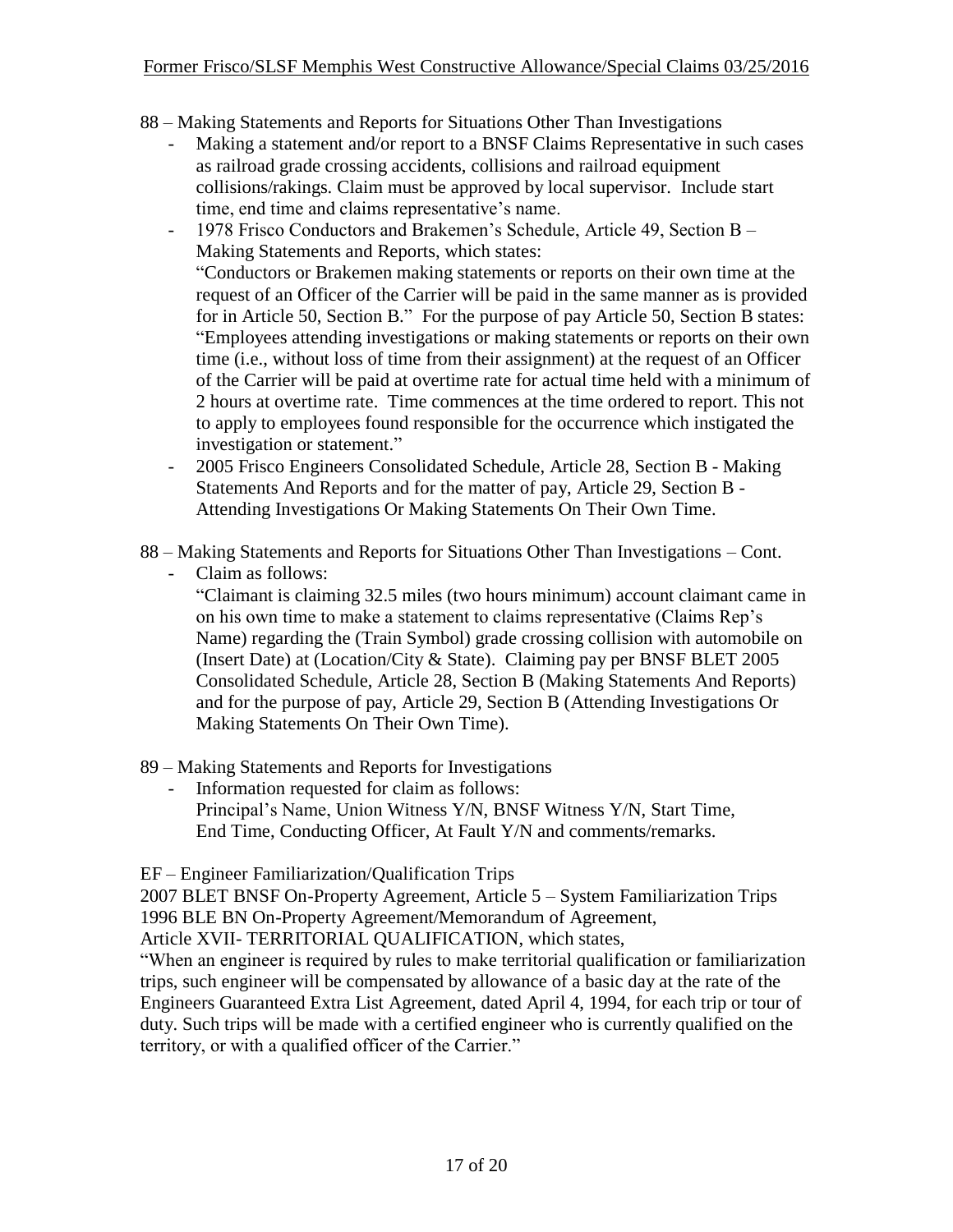130 Mile Day Mileage Chart - 16.25 MPH/0.2708333 Miles Per Minute Thru Freight Service

| <b>MIN</b>       | HR <sub>0</sub> | HR <sub>1</sub> | HR <sub>2</sub> | HR3 HR4 |      | HR5  | HR <sub>6</sub> | HR7   | HR8   |
|------------------|-----------------|-----------------|-----------------|---------|------|------|-----------------|-------|-------|
| $\boldsymbol{0}$ | 0.0             | 16.3            | 32.5            | 48.8    | 65.0 | 81.3 | 97.5            | 113.8 | 130.0 |
| $\mathbf{1}$     | 0.3             | 16.5            | 32.8            | 49.0    | 65.3 | 81.6 | 97.8            | 114.1 | 130.3 |
| $\overline{2}$   | 0.5             | 16.8            | 33.0            | 49.3    | 65.5 |      |                 |       |       |
| 3                | 0.8             | 17.1            | 33.3            | 49.6    | 65.8 |      |                 |       |       |
| $\overline{4}$   | 1.1             | 17.3            | 33.6            | 49.8    | 66.1 |      |                 |       |       |
| 5                | 1.4             | 17.6            | 33.9            | 50.1    | 66.4 |      |                 |       |       |
| 6                | 1.6             | 17.9            | 34.1            | 50.4    | 66.6 |      |                 |       |       |
| 7                | 1.9             | 18.1            | 34.4            | 50.6    | 66.9 |      |                 |       |       |
| $8\,$            | 2.2             | 18.4            | 34.7            | 50.9    | 67.2 |      |                 |       |       |
| 9                | 2.4             | 18.7            | 34.9            | 51.2    | 67.4 |      |                 |       |       |
| 10               | 2.7             | 19.0            | 35.2            | 51.5    | 67.7 |      |                 |       |       |
| 11               | 3.0             | 19.2            | 35.5            | 51.7    | 68.0 |      |                 |       |       |
| 12               | 3.3             | 19.5            | 35.8            | 52.0    | 68.3 |      |                 |       |       |
| 13               | 3.5             | 19.8            | 36.0            | 52.3    | 68.3 |      |                 |       |       |
| 14               | 3.8             | 20.0            | 36.3            | 52.5    | 68.5 |      |                 |       |       |
| 15               | 4.1             | 20.3            | 36.6            | 52.8    | 69.1 |      |                 |       |       |
| 16               | 4.3             | 20.6            | 36.8            | 53.1    | 69.3 |      |                 |       |       |
| 17               | 4.6             | 20.9            | 37.1            | 53.4    | 69.6 |      |                 |       |       |
| 18               | 4.9             | 21.1            | 37.4            | 53.6    | 69.9 |      |                 |       |       |
| 19               | 5.1             | 21.4            | 37.6            | 53.9    | 70.1 |      |                 |       |       |
| 20               | 5.4             | 21.7            | 37.9            | 54.2    | 70.4 |      |                 |       |       |
| 21               | 5.7             | 21.9            | 38.2            | 54.4    | 70.7 |      |                 |       |       |
| 22               | 6.0             | 22.2            | 38.5            | 54.7    | 71.0 |      |                 |       |       |
| 23               | 6.2             | 22.5            | 38.7            | 55.0    | 71.2 |      |                 |       |       |
| 24               | 6.5             | 22.8            | 39.0            | 55.3    | 71.5 |      |                 |       |       |
| 25               | 6.8             | 23.0            | 39.3            | 55.5    | 71.8 |      |                 |       |       |
| 26               | 7.0             | 23.3            | 39.5            | 55.8    | 72.0 |      |                 |       |       |
| 27               | 7.3             | 23.6            | 39.8            | 56.1    | 72.3 |      |                 |       |       |
| 28               | 7.6             | 23.8            | 40.1            | 56.3    | 72.6 |      |                 |       |       |
| 29               | 7.9             | 24.1            | 40.4            | 56.6    | 72.9 |      |                 |       |       |
| 30               | 8.1             | 24.4            | 40.6            | 56.9    | 73.1 |      |                 |       |       |
| 31               | 8.4             | 24.6            | 40.9            | 57.1    | 73.4 |      |                 |       |       |
| 32               | 8.7             | 24.9            | 41.2            | 57.4    | 73.7 |      |                 |       |       |
| 33               | 8.9             | 25.2            | 41.4            | 57.7    | 73.9 |      |                 |       |       |
| 34               | 9.2             | 25.5            | 41.7            | 58.0    | 74.2 |      |                 |       |       |
| 35               | 9.5             | 25.7            | 42.0            | 58.2    | 74.5 |      |                 |       |       |
| 36               | 9.8             | 26.0            | 42.3            | 58.5    | 74.8 |      |                 |       |       |
| 37               | 10.0            | 26.3            | 42.5            | 58.8    | 75.0 |      |                 |       |       |
| 38               | 10.3            | 26.5            | 42.8            | 59.0    | 75.3 |      |                 |       |       |
| 39               | 10.6            | 26.8            | 43.1            | 59.3    | 75.6 |      |                 |       |       |
| 40               | 10.8            | 27.1            | 43.3            | 59.6    | 75.8 |      |                 |       |       |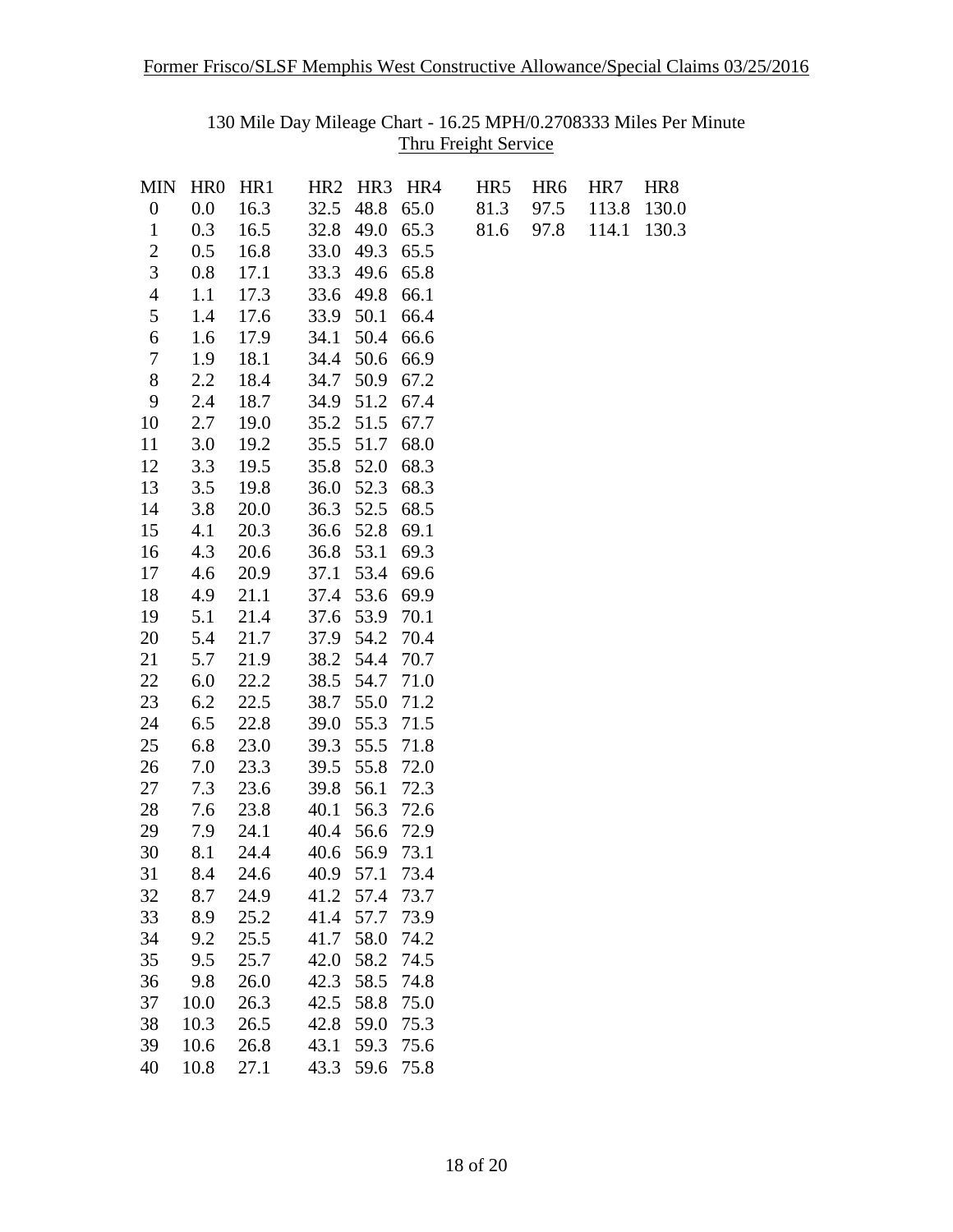#### 130 Mile Day Mileage Chart - 16.25 MPH/0.2708333 Miles Per Minute Thru Freight Service

| MIN | HR0  | HR1  | HR <sub>2</sub> | HR <sub>3</sub> | HR4  |
|-----|------|------|-----------------|-----------------|------|
| 41  | 11.1 | 27.4 | 43.6            | 59.9            | 76.1 |
| 42  | 11.4 | 27.6 | 43.9            | 60.1            | 76.4 |
| 43  | 11.6 | 27.9 | 44.1            | 60.4            | 76.6 |
| 44  | 11.9 | 28.2 | 44.4            | 60.7            | 76.9 |
| 45  | 12.2 | 28.4 | 44.7            | 60.9            | 77.2 |
| 46  | 12.5 | 28.7 | 45.0            | 61.2            | 77.5 |
| 47  | 12.7 | 29.0 | 45.2            | 61.5            | 77.7 |
| 48  | 13.0 | 29.3 | 45.5            | 61.8            | 78.0 |
| 49  | 13.3 | 29.5 | 45.8            | 62.0            | 78.3 |
| 50  | 13.5 | 29.8 | 46.0            | 62.3            | 78.5 |
| 51  | 13.8 | 30.1 | 46.3            | 62.6            | 78.8 |
| 52  | 14.1 | 30.3 | 46.6            | 62.8            | 79.1 |
| 53  | 14.4 | 30.6 | 46.9            | 63.1            | 79.4 |
| 54  | 14.6 | 30.9 | 47.1            | 63.4            | 79.6 |
| 55  | 14.9 | 31.1 | 47.4            | 63.6            | 79.9 |
| 56  | 15.2 | 31.4 | 47.7            | 63.9            | 80.2 |
| 57  | 15.4 | 31.7 | 47.9            | 64.2            | 80.4 |
| 58  | 15.7 | 32.0 | 48.2            | 64.5            | 80.7 |
| 59  | 16.0 | 32.2 | 48.5            | 64.7            | 81.0 |
|     |      |      |                 |                 |      |

Password to unlock = JERRY **Pool Mileage Chart** OT Rate 24.325 miles per Hour

| O.D        |     |     |                         |     | 18 Hrs 19 Hrs 110 Hrs 111 Hrs 112 Hrs 113 Hrs 114 Hrs 115 Hrs 116 Hrs 1 O.D. 117 Hrs 118 Hrs 129 Hrs 121 Hrs 122 Hrs 123 Hrs 124 Hrs 125 Hrs 126 Hrs 125 Hrs 125 Hrs 125 Hrs 125 Hrs 129 |                       |     |       |         |     |       |                                 |       |     |                     |     |     |             |      |            |
|------------|-----|-----|-------------------------|-----|------------------------------------------------------------------------------------------------------------------------------------------------------------------------------------------|-----------------------|-----|-------|---------|-----|-------|---------------------------------|-------|-----|---------------------|-----|-----|-------------|------|------------|
|            |     |     | Min ? Min 2 Min 2 Min I |     |                                                                                                                                                                                          | ? Min   ? Min   ? Min |     | ? Min | l ? Min |     | ? Min | $\frac{1}{2}$ Min $\frac{1}{2}$ | ? Min |     | ? Min ? Min   ? Min |     |     | ? Min ? Min | ?Min |            |
| <b>Min</b> |     |     |                         |     |                                                                                                                                                                                          |                       |     |       |         | Min |       |                                 |       |     |                     |     |     |             |      | <b>Min</b> |
| :00        | 130 | 154 | 179                     | 203 | 227                                                                                                                                                                                      | 252                   | 276 | 300   | 325     | :00 | 349   | 373                             | 398   | 422 | 446                 | 471 | 495 | 519         | 544  | :00        |
| :05        | 132 | 156 | 181                     | 205 | 229                                                                                                                                                                                      | 254                   | 278 | 302   | 327     | :05 | 351   | 375                             | 400   | 424 | 448                 | 473 | 497 | 521         | 546  | :05        |
| :10        | 134 | 158 | 183                     | 207 | 231                                                                                                                                                                                      | 256                   | 280 | 304   | 329     | :10 | 353   | 377                             | 402   | 426 | 450                 | 475 | 499 | 523         | 548  | :10        |
| :15        | 136 | 160 | 185                     | 209 | 233                                                                                                                                                                                      | 258                   | 282 | 306   | 331     | :15 | 355   | 379                             | 404   | 428 | 452                 | 477 | 501 | 525         | 550  | :15        |
| :20        | 138 | 162 | 187                     | 211 | 235                                                                                                                                                                                      | 260                   | 284 | 308   | 333     | :20 | 357   | 381                             | 406   | 430 | 454                 | 479 | 503 | 527         | 552  | :20        |
| :25        | 140 | 164 | 189                     | 213 | 237                                                                                                                                                                                      | 262                   | 286 | 310   | 335     | 25  | 359   | 383                             | 408   | 432 | 456                 | 481 | 505 | 529         | 554  | :25        |

<mark>:25</mark> | 140 | 164 | 189 | 213 | 237 | 262 | 286 | 310 | 335 | <mark>:25 |</mark> 359 | 383 | 408 | 432 | 456 | 481 | 505 | 529 | 554 <mark>| :25</mark> <mark>:30 |</mark> 142 | 166 | 191 | 215 | 239 | 264 | 288 | 312 | 337 **| :30 |** 361 | 385 | 410 | 434 | 458 | 483 | 507 | 531 | 556 <mark>| :30</mark> <mark>:35</mark> | 144 | 169 | 193 | 217 | 241 | 266 | 290 | 314 | 339 <mark>| :35 |</mark> 363 | 387 | 412 | 436 | 460 | 485 | 509 | 533 | 558 <mark>| :35</mark> <mark>:40 |</mark> 146 | 171 | 195 | 219 | 244 | 268 | 292 | 316 | 341 | <mark>:40 |</mark> 365 | 389 | 414 | 438 | 462 | 487 | 511 | 535 | 560 | :<mark>40</mark>

| :45 | 148 | 173 | 197 | 221 | 246 | 270 | 294 | 319 | 343 | :45 | 367 | 391 | 416 | 440 | 464 | 489 | 513 | 537 | 562 | :45 |
|-----|-----|-----|-----|-----|-----|-----|-----|-----|-----|-----|-----|-----|-----|-----|-----|-----|-----|-----|-----|-----|
| :50 | 150 | 175 | 199 | 223 | 248 | 272 | 296 | 321 | 345 | :50 | 369 | 394 | 418 | 442 | 466 | 491 | 515 | 539 | 564 | :50 |
| :55 | 152 | 177 | 201 | 225 | 250 | 274 | 298 | 323 | 347 | :55 | 371 | 396 | 420 | 444 | 469 | 493 | 517 | 541 | 566 | :55 |
|     |     |     |     |     |     |     |     |     |     |     |     |     |     |     |     |     |     |     |     |     |
|     |     |     |     |     |     |     |     |     |     |     |     |     |     |     |     |     |     |     |     |     |
|     |     |     |     |     |     |     |     |     |     |     |     |     |     |     |     |     |     |     |     |     |

Held Away From Home Terminal Mileage Chart 16.25 miles per Hour

|      | HAHT 0 Hrs   1 Hrs |    | 2 Hrs | 3 Hrs                          | 4 Hrs         | 5 Hrs | 6 Hrs         | 7 Hrs | 8 Hrs  |            | HAHT 9 Hrs |     |     | 10 Hrs 11 Hrs 12 Hrs 13 Hrs 14 Hrs 15 Hrs 16 Hrs 17 Hrs HAHT |     |     |     |     |      |            |
|------|--------------------|----|-------|--------------------------------|---------------|-------|---------------|-------|--------|------------|------------|-----|-----|--------------------------------------------------------------|-----|-----|-----|-----|------|------------|
|      |                    |    |       | ? Min 1? Min 1 ? Min 1 ? Min 1 | ?Min I ?Min I |       | ? Min 1 ? Min |       | ?Min I |            | ? Min I    |     |     | ? Min 1 ? Min 1 ? Min 1 ? Min 1 ? Min 1 ? Min 1 ? Min 1      |     |     |     |     | ?Min |            |
| Min  |                    |    |       |                                |               |       |               |       |        | <b>Min</b> |            |     |     |                                                              |     |     |     |     |      | <b>Min</b> |
| :00  | 0                  | 16 | 33    | 49                             | 65            | 81    | 98            | 114   | 130    | :00        | 146        | 163 | 179 | 195                                                          | 211 | 228 | 244 | 260 | 276  | :00        |
| :05  |                    | 18 | 34    | 50                             | 66            | 83    | 99            | 115   | 131    | :05        | 148        | 164 | 180 | 196                                                          | 213 | 229 | 245 | 261 | 278  | :05        |
| :10  | 3                  | 19 | 35    | 51                             | 68            | 84    | 100           | 116   | 133    | :10        | 149        | 165 | 181 | 198                                                          | 214 | 230 | 246 | 263 | 279  | :10        |
| :15  | 4                  | 20 | 37    | 53                             | 69            | 85    | 102           | 118   | 134    | :15        | 150        | 167 | 183 | 199                                                          | 215 | 232 | 248 | 264 | 280  | :15        |
| : 20 | 5                  | 22 | 38    | 54                             | 70            | 87    | 103           | 119   | 135    | :20        | 152        | 168 | 184 | 200                                                          | 217 | 233 | 249 | 265 | 282  | : 20       |
| :25  |                    | 23 | 39    | 56                             | 72            | 88    | 104           | 121   | 137    | :25        | 153        | 169 | 186 | 202                                                          | 218 | 234 | 251 | 267 | 283  | :25        |
| :30  | 8                  | 24 | 41    | 57                             | 73            | 89    | 106           | 122   | 138    | :30        | 154        | 171 | 187 | 203                                                          | 219 | 236 | 252 | 268 | 284  | :30        |
| :35  | 9                  | 26 | 42    | 58                             | 74            | 91    | 107           | 123   | 139    | :35        | 156        | 172 | 188 | 204                                                          | 221 | 237 | 253 | 269 | 286  | :35        |
| :40  | 11                 | 27 | 43    | 60                             | 76            | 92    | 108           | 125   | 141    | :40        | 157        | 173 | 190 | 206                                                          | 222 | 238 | 255 | 271 | 287  | :40        |
| :45  | 12                 | 28 | 45    | 61                             | 77            | 93    | 110           | 126   | 142    | :45        | 158        | 175 | 191 | 207                                                          | 223 | 240 | 256 | 272 | 288  | :45        |
| :50  | 14                 | 30 | 46    | 62                             | 79            | 95    | 111           | 127   | 144    | :50        | 160        | 176 | 192 | 209                                                          | 225 | 241 | 257 | 274 | 290  | :50        |
| :55  | 15                 | 31 | 47    | 64                             | 80            | 96    | 112           | 129   | 145    | :55        | 161        | 177 | 194 | 210                                                          | 226 | 242 | 259 | 275 | 291  | :55        |